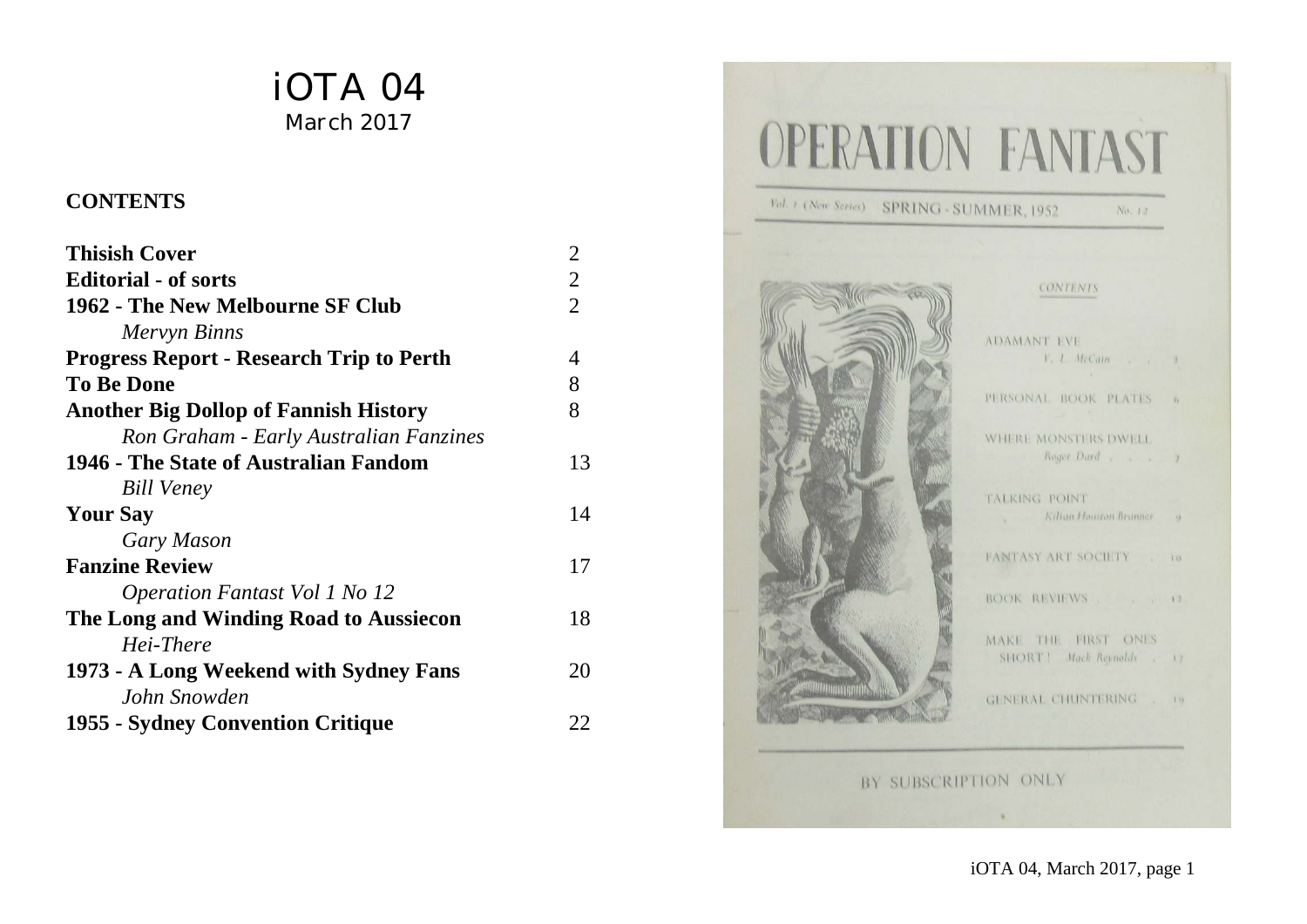iOTA is the little efanzine put together by Leigh Edmonds who can be contacted electronically, and in almost no other way, at [hhandc@hemsleypark.com.au.](mailto:hhandc@hemsleypark.com.au.)

This little efanzine is produced as a progress report on my current project to research and write a history of Australian fandom, focusing on the period between 1956 and 1975. It is also a place where I can publish little bits and pieces of the writing and art of Australia's fan past to help introduce you to the rich vein of material that previous generations of Australian fans have left us.

If you want more details about this history project you'll find them in the first issue of iOTA.

iOTA is more or less available for 'the usual' but, since it's costing me almost nothing to produce and send it, all you have to do is ask me to send it to you and I'll probably put you on my emailing list. Alternatively, issues of this efnz - and previous issues - can be found on efanzine.com.

### Thisish's Cover

Although it was a British fanzine, *Operation Fantast* makes it onto the cover of iOTA because it was an important and formative part of Australian science fiction fandom in the 1950s in a much more important way than most other overseas fanzines. Operation Fantast was a small business run by Ken Slater that supplied science fiction books and prozines by mail order and this fanzine was the shop window into that business. At a time when it was very difficult to obtain American science fiction in Australia, the local product was scarce and of poor quality and British stf was also scarce, Slater's Operation Fantast became a popular source of stf for many Australian fans. It may also have given them ideas about what a good fanzine should be like.

# Editorial - of sorts

I had hoped that I would be able to include more and better art work and photos in iOTA by now. On my recent trip to Perth (more soon) I took my laptop and scanner with the intention of making some good quality scans of covers and interior art but when I set up the equipment it wouldn't work. It worked fine when I tested it here, but refused to work in the West. So much for plan A, it's back to a less illustrative plan B again.

While I'm mentioning things that aren't happening, this issue I'mleaving aside your gentle lessons in the historian's artfor lack of space. Back next issue, I expect.

And while I'm at this editorializing: When I'm King of Fandom all faneds are going to be required, by Royal Edict, to put dates on their fanzines. Those who have long since expired or gafiated will be required to return to this realm and retrospectively put dates on all their fanzines. I ask you, how is a humble historian of fandom supposed to make sense of all the fanzines he sees in university repositories if there are no dates on them. (And I know how you think, Eric Lindsay, I'm watching you. No spurious dates like 1066 or 1848 or even future dates, and no Stardates either. I want real dates.)

## 1962 - The New Melbourne SF Club

After the other early members of the Melbourne SF Group had drifted off Mervyn Binns kept the show on the road, with the help of a few new members. He also published an occasional newsletter and booklist called *The Australian Science Fiction Newsletter* for the Melbourne SF Club, which was newly located at 19 Somerset Place in Melbourne when he published the April 1962 issue. In the first few lines he answers a question which has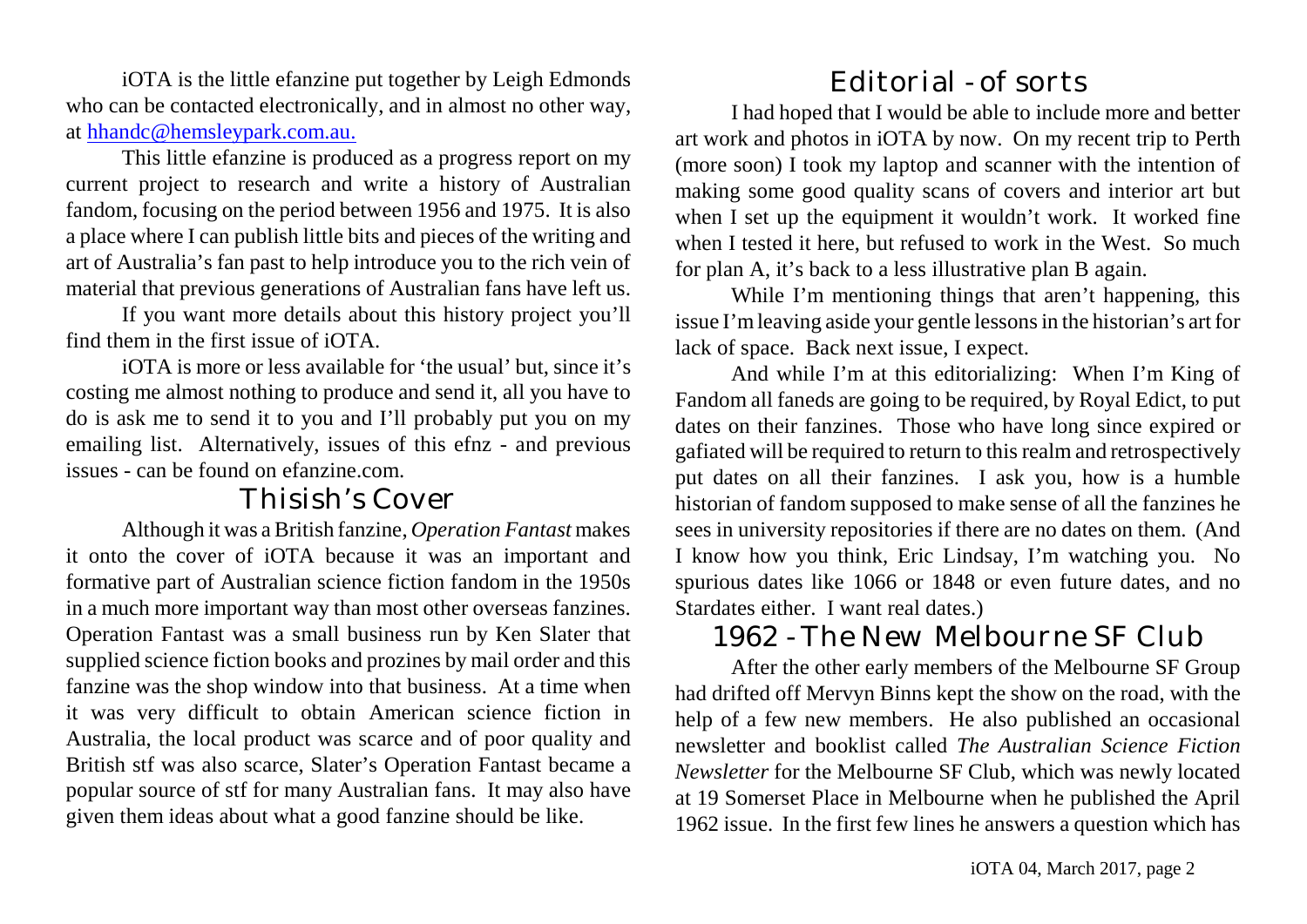been puzzling a few of us for a long time.

Some issues of the Newsletter contained only information about the new and recently published stf that Merv and the club could provide. In some other issues Mervyn was more chatty and in this issue we learn quite a few interesting things about how the Melbourne SF Club operated in the early 1960s.

The New MSFC is continuing to gain new members at an average of one a week. Since moving to our new premises last November, people have paid their dues and at least a third of these are completely new members. The main interest is still the library but regular attendees are making good use of the new table tennis table, the chess sets and the darts. It has been suggested that we hold tournaments for the various games - a different game each week - and give small prizes to the winners. More about this later.

As secretary of the club I would like to point out to members that very little co-operation is being given me in keeping the clubroom in order. The committee members are not in the main doing their jobs. What about it fellers?

No film night was held during the months of March or April but the next show will be *The Incredible Shrinking Man* on Friday May 11. At the clubroom as usual. Coffee and sandwiches will be provided.

We had a little projector trouble the last show scheduled for the 23<sup>rd</sup> of February but *Curse of the Demon* was eventually shown on the Saturday the 24 $^{\rm th}$ . We hope we have a better show next time though most of the people attending were quite happy. It is becoming increasingly harder to obtain sf films good or bad. All the good titles are not available at the present. So it appears we will have to show other than sf films. If you have any particular likes in movies you would like to see, let's have a list of as many as possible. In this way we can work out a list of what most of the members want to see and check what is available.

On the same night as the next film show we will be holding a sale of SF books and magazines so if you have anything to sell, please bring it along. On Thursday 10<sup>th</sup> of May a discussion night is to be held. If this proves successful more will be held in the future. The first topic will be; Author Robert Heinlein and whether his latest book *Stranger in A Strange Land* is rubbish or brilliant.

.......

Since starting to write this Newsletter the club has had a few quiet nights. It has also been made plain by some new and many present members that the charges for attendance are too high. Mr N Volynksy was kind enough to make enquiries about other premises for us but we decided they would not be suitable. However we have put in for a reduction in the rent where we are and we are hopeful of obtaining same. In which case it has been put forward that we reduce attendance fees to 2/6 and charge another 2/6 for those who wish to make use of the club's games facilities. Please attend in the next few weeks and let us have your views on this matter.

Recent visitors to the club of note have been ex-chairman Bob McCubbin, who we had not seen in the club for over two years and Bob Smith who is down on leave from Sydney for a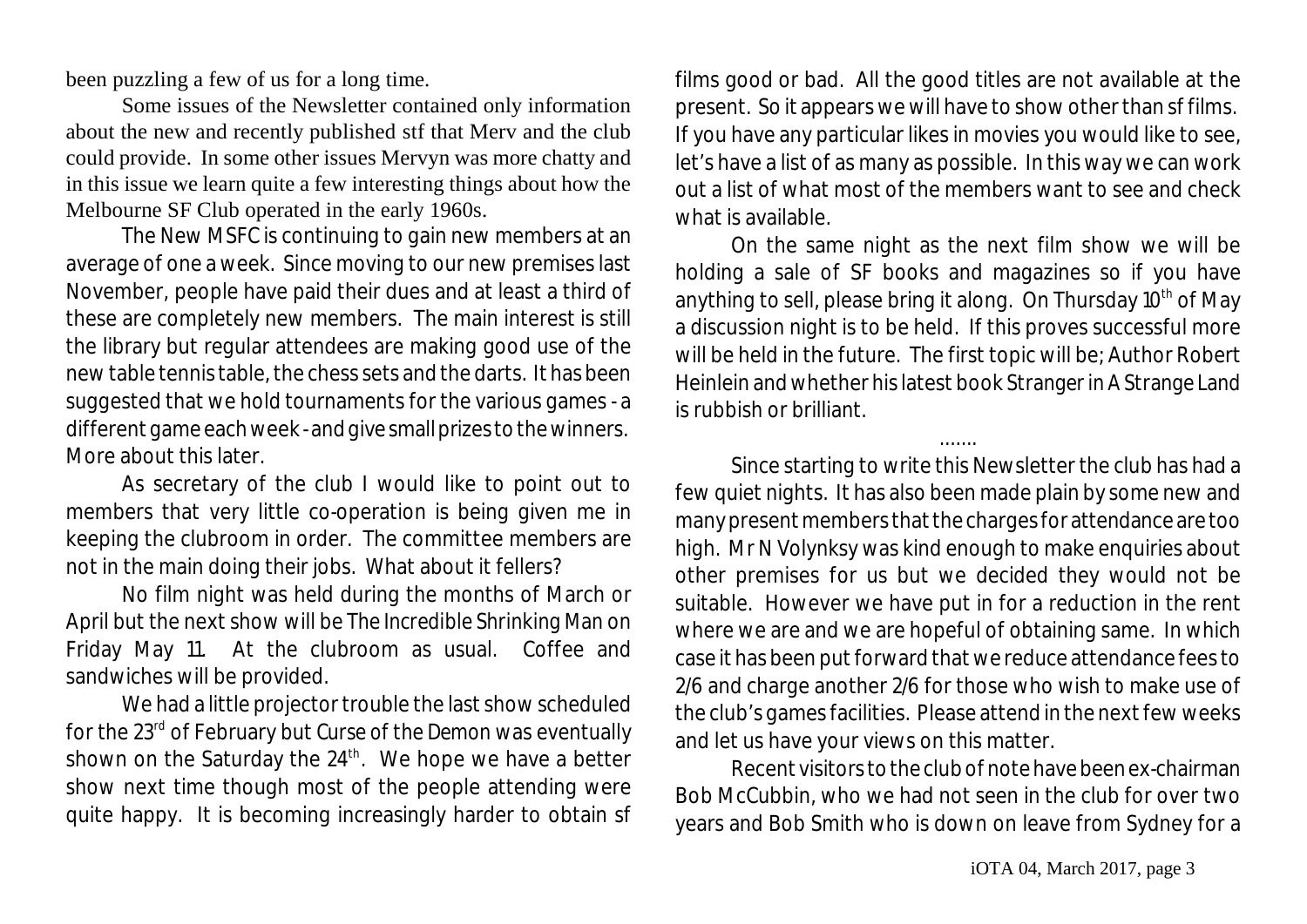few weeks. Another local fan and now pro of note Leo (Lee) Harding climbed out from under his rock and visited me personally, when we recalled some of the early days of the Melbourne SF Group, *Perhaps*, *Etherline* and so on. Leo rated a write up in *New Worlds* recently where he has been having a few stories published. He hopes to go to England in the near future with his wife to further his writing career.

As you will see by the pb list on the next page Bert Chandler is having another title published by Ace Books, *The Rim of Space*. Bert will be in Melbourne soon and we hope to see him at the club.

......

## Progress Report Research Trip to Perth

Let's begin with some background.

Western Australia's second university, Murdoch University, opened its doors for students in 1975 but even before then the infrastructure was being established, including the University Library. The Librarian was keen to build up the Special Collection with a focus on popular culture and a then young assistant librarian, Grant Stone, hit upon the idea of science fiction as one of the collecting areas, and then discovered stf fan culture. He began contacting Australian faneds with the result that the following appeared in *Fanew Sletter* 12 in July 1974:

MURDOCH UNIVERSITY FANZINE COLLECTION: Fanzine editors will know that they are supposed to send copies of their publications to the National Library and their state library but most of them will also have recently been contacted by Grant L Stone of the Serials Section, Murdoch University, Murdoch, WA 6153 who has expressed interest in subscribing to Australian fanzines. Grant seems very interested in collecting as many Australian fanzines as possible and while fanzine editors are usually not too happy with the idea of sending copies of their fanzines to libraries which don't provide the usual fannish response I think that sending fanzines to this librarywill be a good idea if everybody can be encouraged to do it because the library is willing to look after them properly and it will mean that somewhere in Australia there will be a full set of Australian fanzines ...

(Me, *Fanew Sletter* 12, 30 July 1974)

This means that not only have Grant and I known each other for *mumble* years, it means that the fanzine collection at Murdoch has been gradually growing since then. This gradual growth has been enhanced by the acquisition of the Don Tuck fanzine collection and some of the contents of John Bangsund's legendary garage, and I 'dumped' (to use the eloquent description of a well known faned) my collection on the Murdoch Special Collection in the mid 1980s. (The Tuck and Bangsund collections have been integrated into the shelf collection of the Special Collection and can be located in the catalogue while mine, which are filed in what might be called an idiosyncratic fashion, are not and appear under the general heading of 'Edmonds Collection'.)

After over forty years collecting there is now an awful lot of fan material in the stf and fannish collections, but it is still only a small part of the entire Special Collection.. On the Friday afternoon Grant showed me only the large comic and student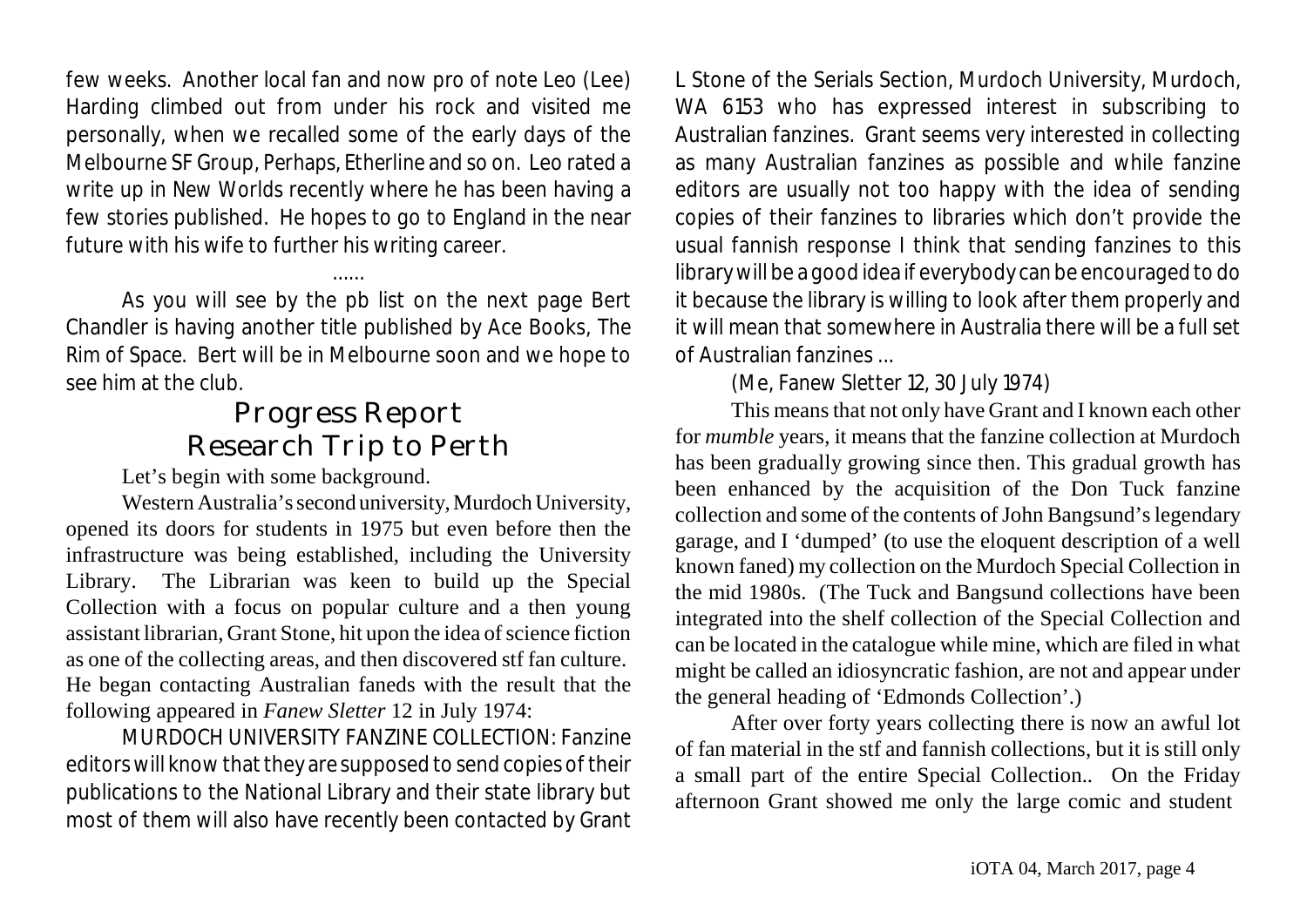

One of the rows of compacti that make up the Murdoch University Special Collection

newspaper parts of the collection (and we found the *Esquire* and *Playboy* part of the collection by accident when Grant misremember accession numbers (so he says)). The feminist and gay/lesbian collections are also, so I am told, big and extensive and they are also only small segments of the overall collection.

The new University Librarian wants to enhance the reputation of the university's Special Collection with some presentations and displays and chose to launch this program by highlighting its fanzine collection. This will be done with a special public display of fannish material and was kicked off with a presentation at Murdoch University on Friday 3 March. As

Jessie Lymn (see iOTA 01) was planning to be in Perth for the event and I needed to do research in the fanzine collection, we both went to Murdoch early where the helpful Library staff set us up in a seminar room with all the help and encouragement we needed.

It was a tiring visit. Part of it was the weather which was so fearfully hot and humid that even Perth folks were complaining about it, part of it is the amount of work that I got through and part of it was all the people I met and talked to.

I had the opportunity to meet and talk with the University Librarian, Susan Ashcroft, who told me, and later said in public, that the thing that distinguishes one university library from another is their Special Collections and so she is determined to use the Murdoch collection to the fullest. She is starting with the fanzine collection, which is an amazing concept to me - seeing as how it's science fiction we're talking about here.

I guess, however, that the point is that fandom is about communities of people and while there are many other communities of people around the world they do not record themselves for the future in a way that fandom did and does. Not that we intended to make a historical record, it's just that our process of communicating on paper preserves the interpersonal communications of our community in a way that (so far as Grant is aware) no other community has and does.

In the east there were rumors of the poor or neglected state of the fanzine collection at Murdoch a while back but, as far as I could determine, they are largely untrue. It is true that Grant Stone was removed from the library staff rather unceremoniously and unpleasantly by a previous University Librarian, but now that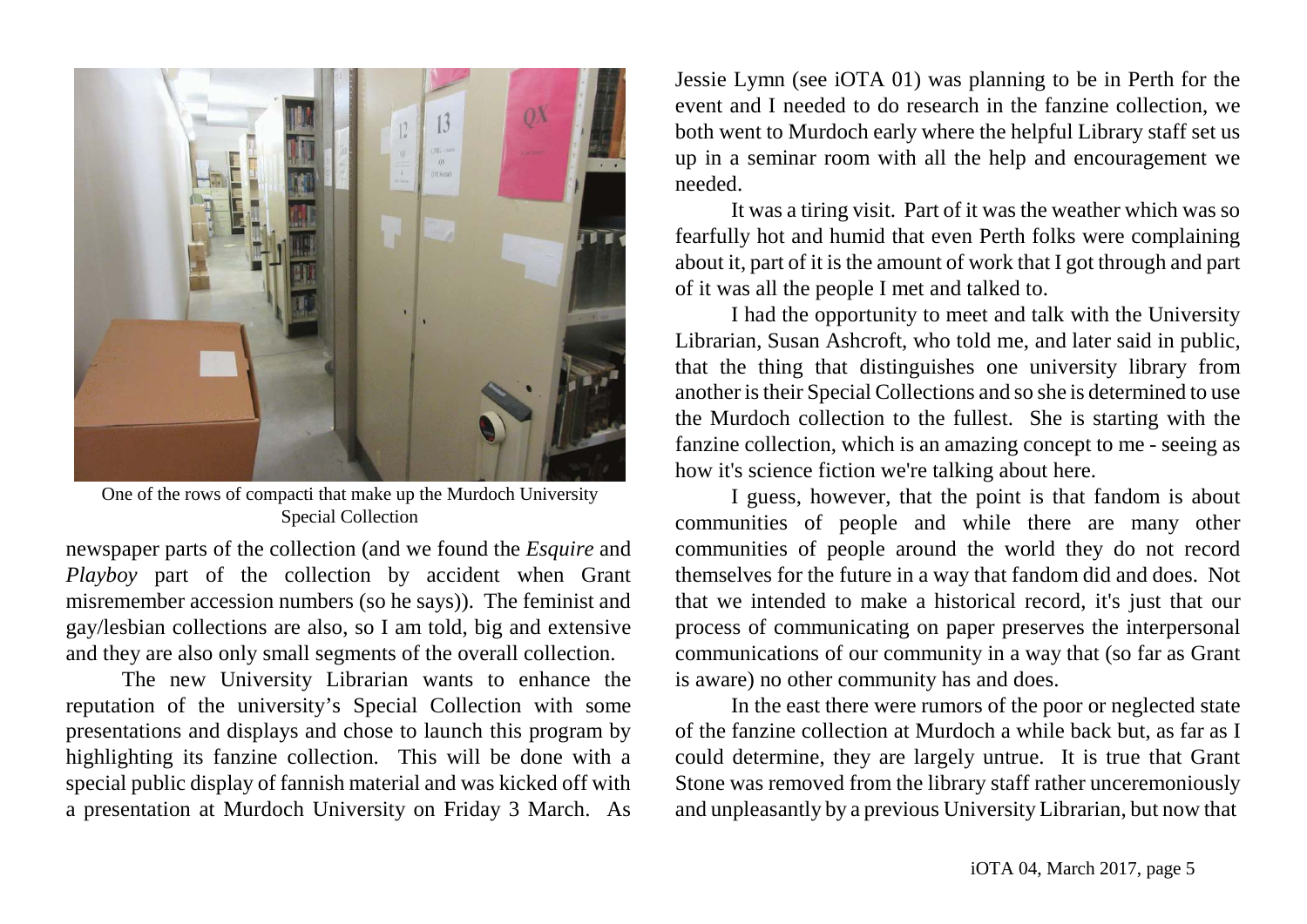the new Librarian has established herself Grant has been welcomed back to advise on the collection - a task which he fulfills admirably. He tells me that in the time that he was not



Grant Stone with part of the fanzine collection. The shelves on his right begin with a few pulps and then hold the Australian fanzines with my old fanzines at the end. More of the fanzine collection fills up the shelves that he is leaning against, with more again in the next compactus along.

there the fanzine collection sat quietly on the shelves, sleeping until it was needed. In short, after my visit I am certain that if I had any fanzines I wanted to get rid of they'd go to Murdoch because I have no fear about their long term preservation. I would fear, perhaps, that the fanzines could become a hidden corner of the collection and not promoted, but that would not threaten their survival.

The Murdoch Library has recently advertised the position of Special Collections Librarian to take responsibility for the collection and Grant will not be applying for it - he enjoys being retired too much and has too many other interests. However it is likely that he will mentor the new holder of the position and it may also be that his services, knowledge and experience will be used in other ways to promote and strengthen the collection.

Jessie Lymn has been exploring the Murdoch fanzine collection as a real honest-to-ghod academic with a joint fellowship fromthe Australian Society of Authors and the Council of Australian University Libraries. She is a lecturer in librarian studies and that kind of thing at Charles Sturt University who discovered fanzines through the Murdoch University Library on-line catalogue. At the moment she is fascinated by apas and, in particular, ANZAPA, and spent all the time I was there reading, thinking and writing about what she found there. We were set up in the seminar room in the staff section of the library with free access to the special collection on the floor below if we wanted it. Jessie was on one side of the conference table working her way through parts of the first 100 ANZAPA mailings and I was on the other side photographing pages of old fnz as quickly as I could. There were lots of interruptions when people dropped in to talk to us and Grant Stone is an irrepressible distraction. Still, we got a lot of work done.

Jessie is aware of and has made contact with the major fanzine collections in the Monash and Sydney University Libraries. There is also, it seems, a significant collection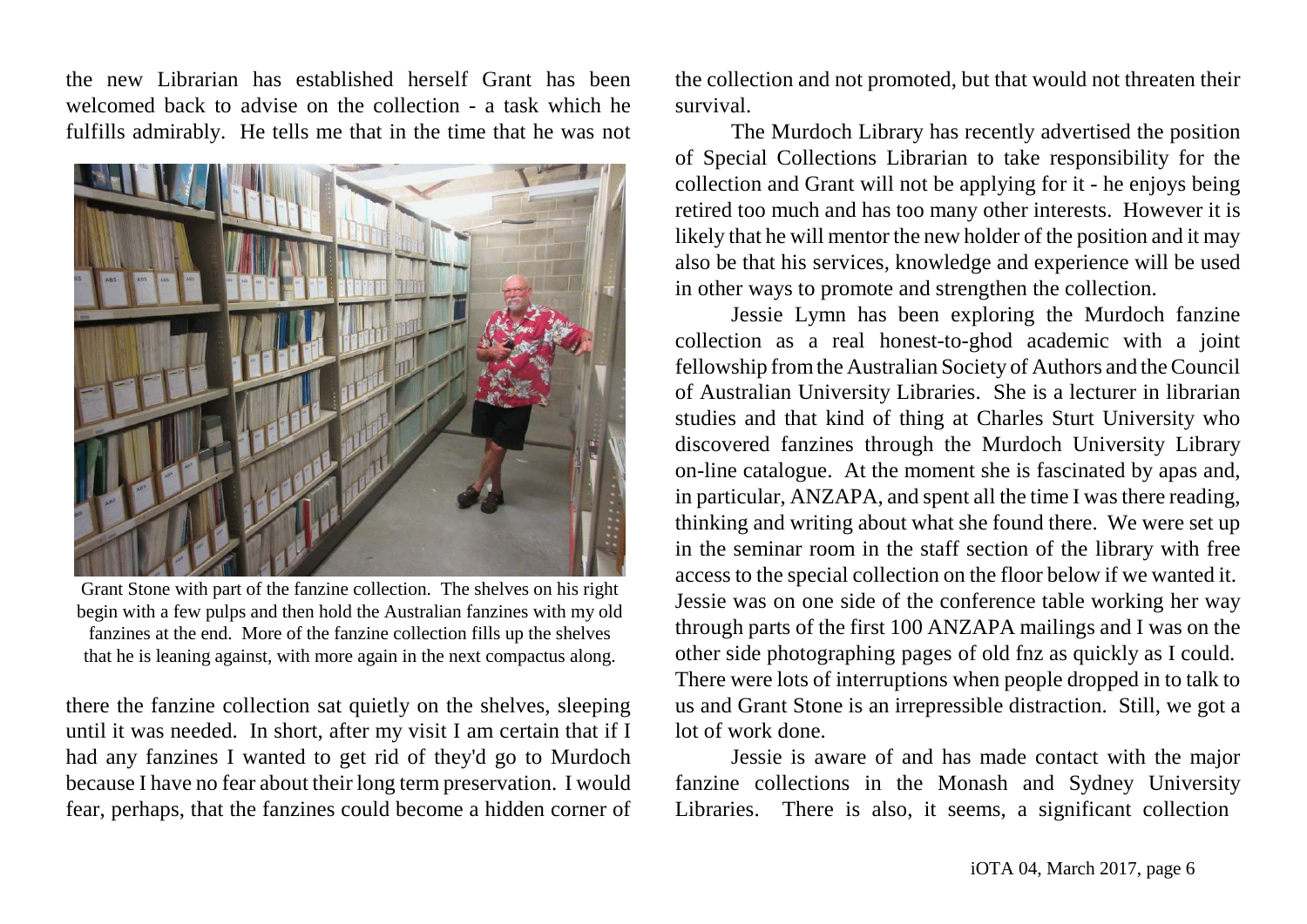(including John Ryan's collection) in the National Library in Canberra. While her short term area of study is the Murdoch collection I gather that her longer term plans involve all three collections, which is encouraging. Jessie comes from a



For my money Don Tuck's fanzine collection is the treasure of the entire fanzine collection. He had a special way of binding his fanzines in cardboard covers to protect them and here is his set of Operation Fantast, beautifully preserved in their cardboard jackets.

background in 'zine making, which is perhaps one of the grandchildren of fandom, but she started out with photocopiers and their potential, rather than the restrictions of the mimeo and ditto machines, not to mention hekto which I never used. She is very sympathetic to fandom and fanzines and it is interesting to

watch her working her way to an understanding of what we were and are about and how we operate. On one occasion she said that she needed a copy of *Fancyclopedia* by her so that she could understand some of the things we were writing about, but she's getting the knowledge. At lunch one day a group was talking about apas and I mentioned 'minac' to her, a concept she found so novel that her eyes lit up with excitement. We won't get a convert to the path that leads to the Enchanted Duplicator with Jessie, but we will have a fellow traveler who is sympathetic to what fandom is about.

The culmination of our visit was the event to promote the special collection on Friday afternoon. Over 60 had said they were coming but only about 40 or so turned up, due, we'd like to think, to a prang on the Kwinana Freeway,and if you want to get to Murdoch that's the prime way of getting there. The lecture theatre was nice and modern with a few innovations I'd not seen and would have used had I know that they existed.

The University Librarian led off with a short explanation about what was happening and why, with special mention of the reason of promoting the special collection and the stf part of it in particular.

Following that Jessie talked for 15 or 20 minutes about the collection and about fanzines and how they work. All this is obvious and commonplace to us, so much so that we don't even think about it. As a result, I didn't take any notes, but I have asked Jessie to write me something along those lines for a future issue of iOTA. After that Grant gave a short talk about how he built up the collection and then I gave a short talk about how my part of the collection had come together and then an observation on what it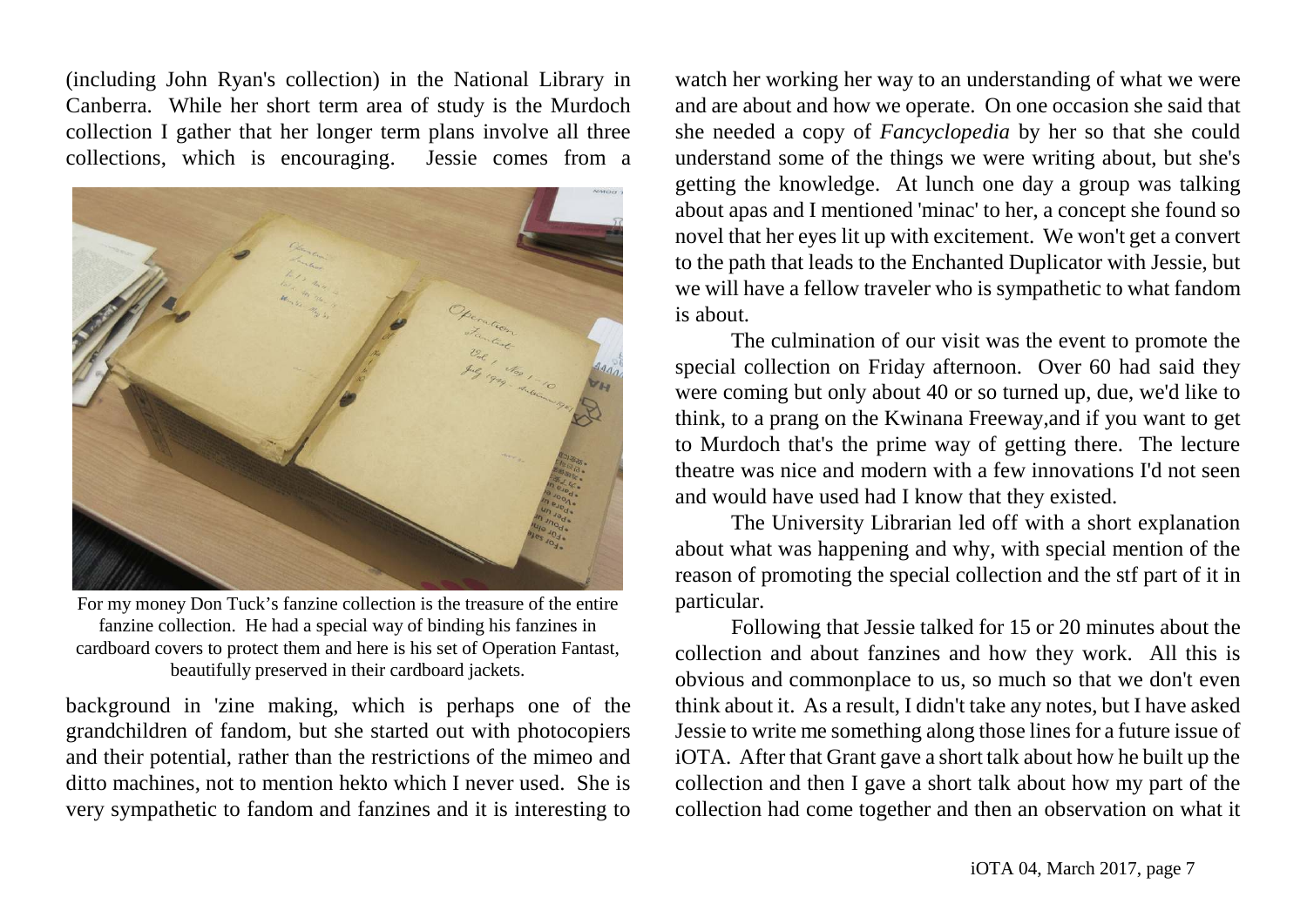was like to come back to all the fnz that we had produced decades earlier. Then there was a general discussion and then we went outside for 'refreshments' on the lawn where we talked for another hour or so. The Librarian and the library staff were mightily pleased with the event, which was a relief for me. I gather that the whole session was recorded by cameras built into the ceiling of the lecture theater and it will be included as part of the special collection.

Then it was time to come home. The trip has left me with a lot to think about and copies of 211 fanzines and seven ANZAPA mailings to trawl through in coming months.



The panel discussion during our presentation. From the left: Grant Stone, Jessie Lymn, me and Anne Surma, the moderstor

### To Be Done

As I just said, 211 fanzines and seven ANZAPA mailings to trawl. That should keep me busy for a while.

# Another Big Dollop of Fannish History

So, I'm standing in the seminar room in the Library of Murdoch University busy copying the pages of old fanzines when Grant comes in and shows me some sheets of foolscap paper, stapled together and looking a bit old and tired. 'What do you think of this?' he asks. I look, 'Early Australian Fanzines', hmmm, 'I had something about that written by Bill Veney in the previous issue.' Grant was not deterred, 'It's good, just what you need'. I was not enthusiastic, but it took it and made a copy.

Grant was right (he is, sometimes). The Veney article I reprinted in *iOTA* 03 about Australian pre-war fanzines was written by a participant in their production who gave an insiders' view. This article, which was prepared by Ron Graham for Syncon II in 1972, is written from the collector's perspective and therefore has a different point of view. Ron was a natural born collector and well enough off to indulge his passion for things stfnal to the full. In this article you can feel Ron giving us a description of what he has in his collection, touching the covers lightly and reading again some of the content. He probably talked to some of those early fans too because he mentions a few things that Veney didn't.

We can't rely on Ron's account entirely which, of course, can be said of any account. I am not sure if he sometimes means FSS (Futurian Society of Sydney) when he writes FAA (Futurian Association of Australia) and his account of Warwick Hockley's *Melbourne Bulletin* does not match exactly with the copies of that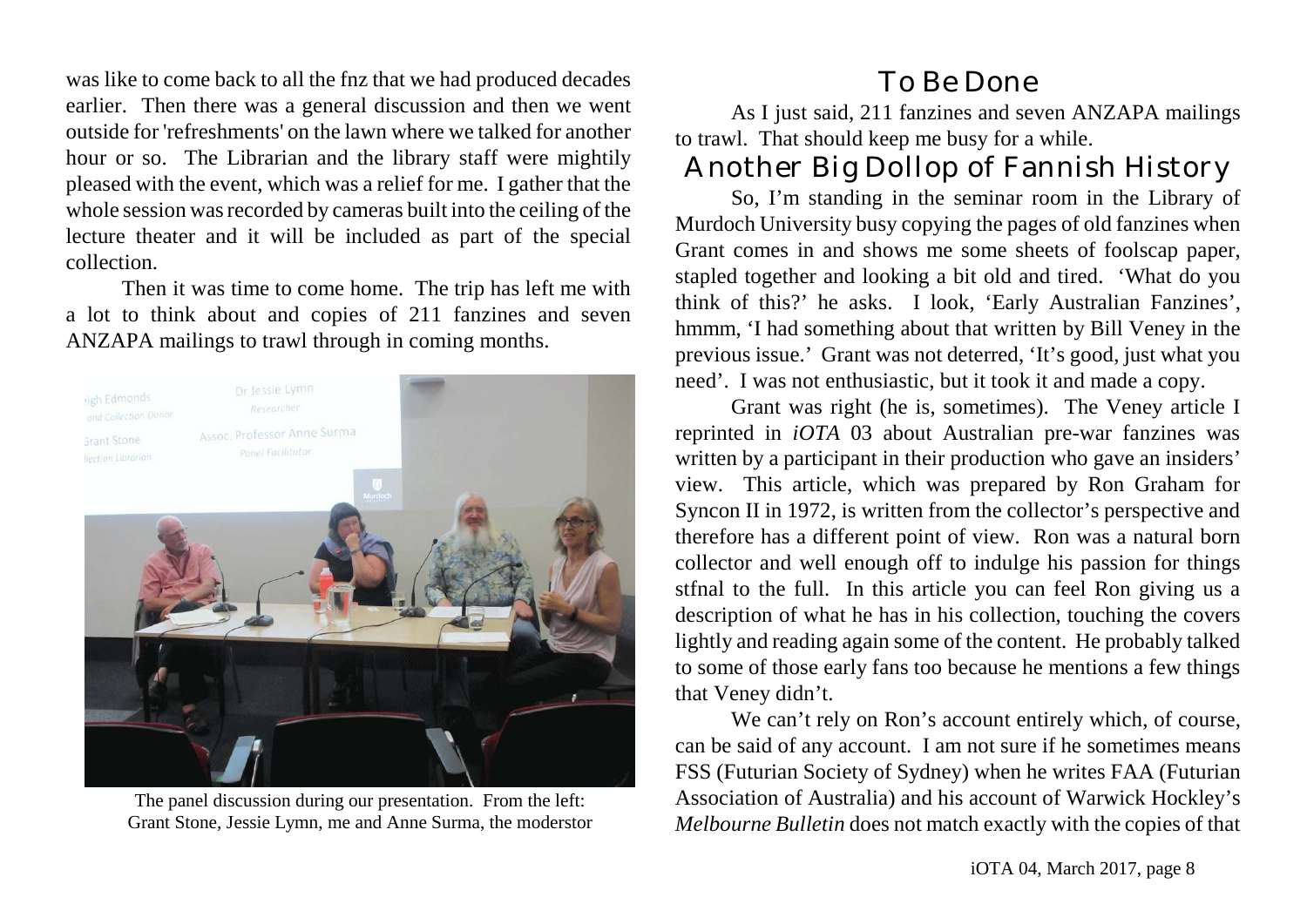fanzine that are now available on the interweb. Still, Ron's account also pushes the story into early 1942 whereas Veney's ends with the beginning of the Pacific War. So, putting the two articles together, we now have a fairly decent account of pre-war fanzine publishing in Australia.

#### **EARLY AUSTRALIAN FANZINES**

Prepared for 'Syncon II' by Ronald E Graham

The honor of producing the first science fiction fanzine in Australia fell to a group of Sydney schoolboys - William D (Bill) Veney; Bert F Castellari; Ron Lane; Ron Brennan and Kevin O'Keefe, all students at Randwick Intermediate High School in 1937.

Under the leadership of Veney and Castellarithey formed 'the Meteorite Club', and, deciding to have a fanzine, hand printed a single copy of a twelve page magazine which was handed around the small circle of readers and eventually finished up in the keeping of Castellari.

*Spacehounds*, as the fanzine came to be called, ran for ten issues. Contents included fan fiction, picture stories, articles, poetry, reviews and editorials. Stories included were 'Conquest of Venus', a serial; 'Snowy Hunter', a picture story series by Bill Veney; and 'Moon Pirates' by Bert Castellari.

Australia's second fanzine, dated February, 1939, originated in Adelaide, it was a 'one shot' called *Science Fiction Review* - 16pp, octave, hecktographed in blue on white with a circulation of fifteen copies. It was produced by John Devern, a fan who had organized the Adelaide Science Fiction League. Contents included a letter section, an article by Bill Veney, news

articles, a humor column and a section called 'Flashes'. At least one copy went to the USA and one to England. Some of the contents proved controversial being apparently reprinted without permission from US sources with author's name slightly changed either by accident or by design. In the US Harry Warner Jnr showed a copy to Mark Reinsberg who was incensed to find his article 'New Amazing Stories' printed and credited to 'M Reinberg'.

After a short period of correspondence with Sydney fans Devern dropped out of fandom and when last heard of was in the Army.

Meanwhile, back in Sydney, stalwart Bill Veney had been active in gathering sf fans together with the idea of founding a science fiction club with himself as General Secretory (later 'Director'), Eric Russell as Secretary, Bert Castellari as Assistant Secretary and with Bob Meleski and Eric Russell's younger brother Ted - not yet a teenager - as ordinary members.

They founded 'The Junior Australian Science Fiction Correspondence Club'. No meetings were held but with the idea of getting all Australia fans together and producing a regular fanzines. The secretariat listed above contacted all known fans in Victoria, South Australia, Tasmania and Queensland.

Response was poor and eventually the Sydney fans decided to go ahead on their own. The first formal meeting of the club was held in February, 1939, and that meeting decided that a fanzine should be produced. Several months in the making, called *Australian Fan News* Australia's third fanzine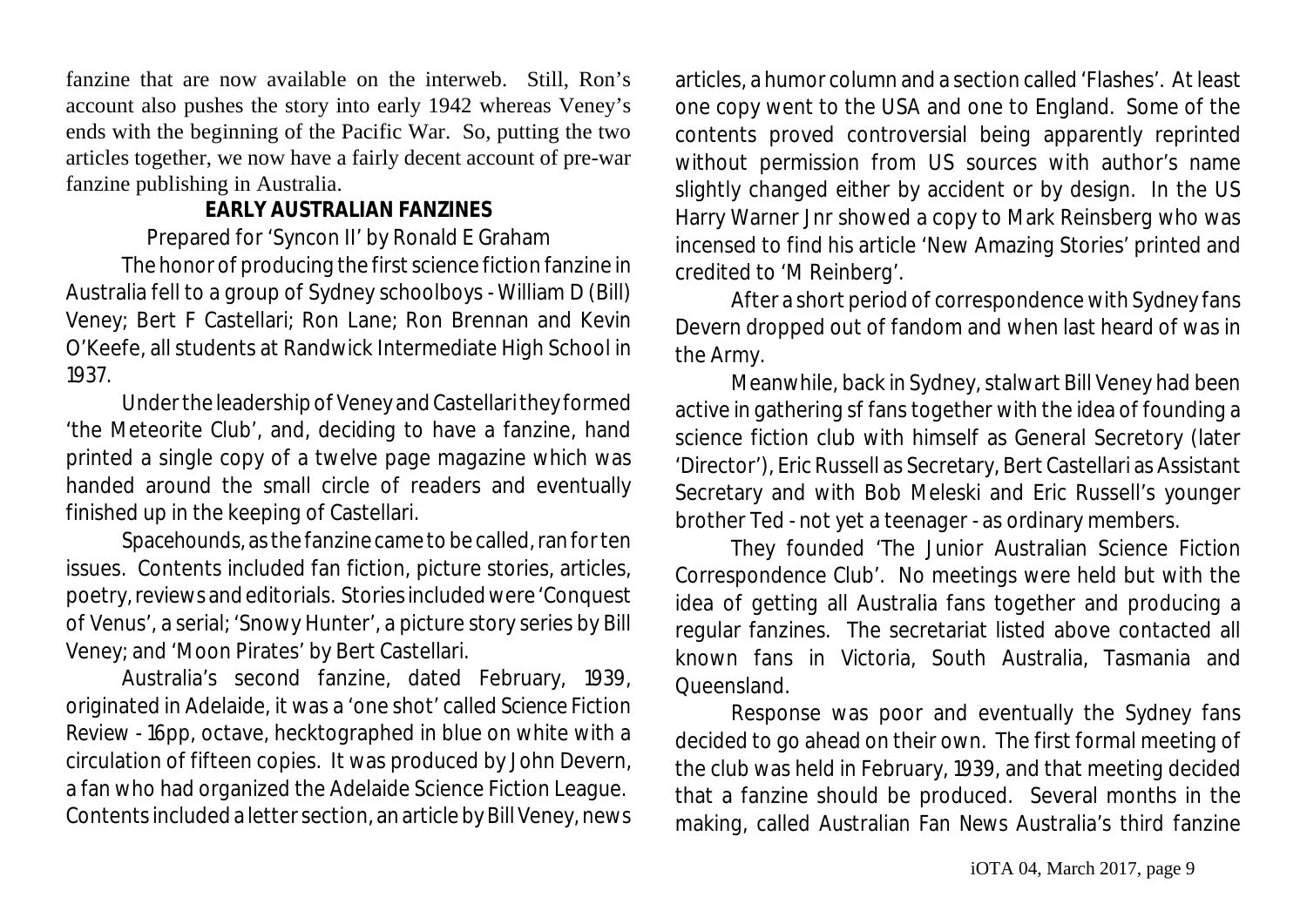although dated 'May, 1939' finally appeared in August of that year. Shown as Vol 1 No 1 it would proved to be a one-shot. Including the pink cover it was of 12 pages, foolscap size and mimeographed. It was widely distributed and 200 copies were said to have been printed!!!

The cover, showing a spaceship in flight, was drawn by Bill Veney who was also Editor. Co-editors were Bert Castellari and Eric Russell, with young Ted Russell the remaining staff member.

Contents were goodandconsisted of fiction:- 'John Kent - Dimension Explorer' by Bert Castellari (2,000 words); and '5998, The Year of Frustration' by Eric Russell (1,000 words); three science articles, 'The Universe'; 'Splitting the Atom' and 'Life on Mars and Venus.'

Other articles and features were 'Calling All Fans!' - news of the fan scene by the Editor; 'Graveyard Gossip', by A G Ghoul; 'News and Views' by Eric Russell; 'Fannews' by Bert Castellari; 'The Sydney Scene' by Bill Veney, JASFCC (dealing with club matters) and 'We Wonder' plus 'Last Minute News.'

The fanzine was mimeographed by Frank Flaherty, and the delay in issuing the fanzine was due mainly to the fact that the machine originally intended to be used for the printing of the fanzine was no longer available to him. Eventually he was offered use of another machine and the project went ahead.

Two months later, in October, 1919, Eric and Ted Russell produced the first copy of their *Ultra*, in an edition of fifteen copies. It was type written, carbon-copied, half foolscap size, twelve pages on white paper plus a pink cover with a carboncopied design in blue on front and rear covers, (the pink paper was left over from *Australian Fan News*.)

This was a neat, well-produced, chatty little newszine which would not be sneered at even today and which, for its time, was the outstanding Australian fanzine.

There was one fiction story, 'Tyme' by Ted Russell, but the accent was definitely on news and articles - an 'Ultra News Waves - a chatty, nutty, newsy department' by Bert Castellari'; 'A Science Fiction Review' by Bill Veney; 'It's Ghoulossal' by A G Ghoul; 'Those Enfants' Terribles' - an American's view of the fan magazines' by Harry Warner Jr (specially written for *Luna*'s debut); 'Rambling in Science Fiction'by the Rambler, plus other items including 'The RSFTPOTDETI' The Royal Society for the Prevention of the Defeat of Extra Terrestrial Invaders) - a sendup of Bob Tucker's well known alphabetical society 'The SPWSSTFM'. *Ultra* went on to become Australia's first multicopy fanzine to last more than one issue. In all it survived for 25 months and 13 issues in an unbroken run ceasing in October 1941. A fourteenth *Ultra* (Vol 3 No 2) was apparently published in September, 1942, but the writer has never sighted this. By popular request issue No 1 was re-issued as a 'Reprint Edition' dated June, 1940, mainly for fans in the USA.

With its third issue in February, 1940 *Ultra* graduated to a 14 page quarto-sized mimeographed fanzine and Ralph Smith joined the staff as illustrator.

*Ultra* published two large Anniversary Issues, the first in October, 1940 and the second in October, 1941, the latter being a 48 page production. A much respected paper, it had many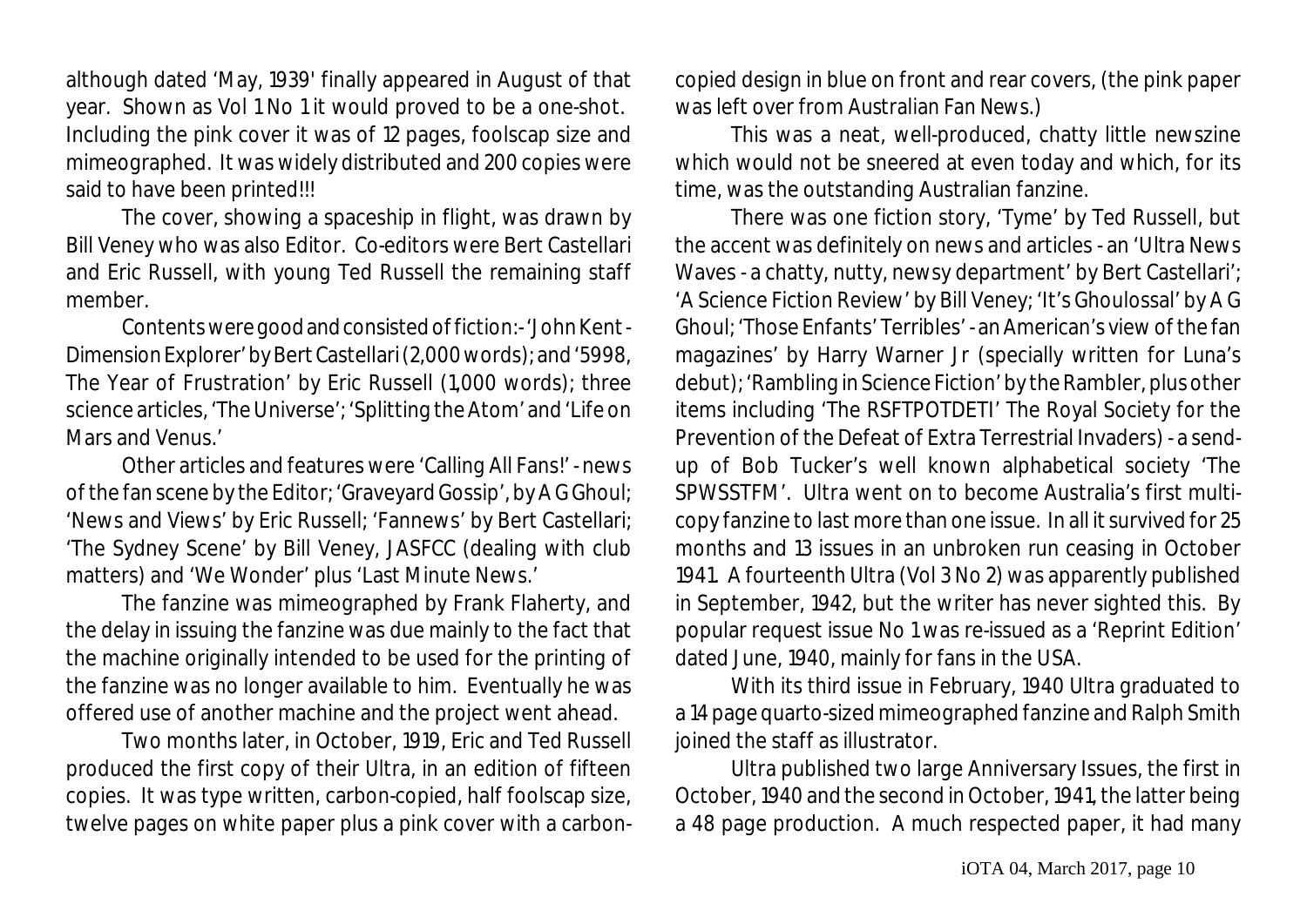noted contributors and a fine permanent news column 'Rambling in Science Fiction'.

Vol Molesworth published his first fanzine *Luna* in December, 1939. This was a mimeographed foolscap-sized 12 page production. It lasted only three issues, the second appearing in January and the third in February, 1940. These latter two issues were 8 pages quarto-sized. *Luna*, an undistinguished fanzine, printed fiction and articles by fans of the period including stories by Vol himself.

On 13<sup>th</sup> January, 1940 appeared the first issue of a fortnightly news sheet called *Futurian Observer*. Editors and publishes for the first 29 issues were Bert Castellari and Bill Veney. Castellari alone edited issues 30 and 31. With issue No 32 he was joined by Ron Levy and this team continued 'Obs' until it folded. Excepting the first and second Anniversary Issues (Nos 27 and 53) each of six pages, it consisted of a single foolscap sheet duplicated on both sides.

'Obs' as the fans affectionately christened it became quite a force in fandom. It appeared regularly and its news was reliable. Its editors were fearless and frank critics of the fan scene and used biting satire when they considered it justified.

It lasted for 54 fortnightly issues folding (apparently) on  $25<sup>th</sup>$  Jan., 1942. However on  $8<sup>th</sup>$  March, 1942 appeared No 57 the last issue. The writer doubtswhether issued Nos 55 and 56 ever appeared. He has never sighted a copy of either issue and has never met anyone who has. It may be that the 'No 57' was a last issue joke perpetrated by the Editors. One can imagine the amusement they would get watching serious fans and

collectors such as Graham Stone and Vol Molesworth searching for the 'missing' issues. On the other hand, of course, there may have been issues Nos 55 and 56 which have, in 25 years of collecting continued to elude the writer.

On April 20th, 1940 appeared the first issue of *Cosmos - The Galactic Gazette* (later referred to as 'Oz') an all-letter fanzine produced by Vol Molesworth. Because of a temporary lack of funds by Molesworth, Veney and Castellari edited and published issues Nos 5, 6 and 7, Molesworth taking over again from issue No 8 onwards. All told, *Cosmos* lasted for thirteen issues, the final one appearing on  $26<sup>th</sup>$  Jan., 1941; (not '1940' as the cover of the issue itself states!). Based initially on 4e's [Forry Ackerman] *Voice of Imagi-Nation*, but quickly deteriorating *Cosmos* was in every way a patchy production. Irregular in date of issue it varied in appearance from good to poor, in size from one sheet to five sheets, and had contents which varied from good material to rubbish.

In June, 1940 Melbourne came into the fanzine field with *Austra-Fantasy*, produced by a previouslyunknownfanWarwick Hockley (soon affectionately known as 'Wog') with partner and co-editor, Keith Taylor. The first issue of *Austra Fantasy* was a carbon-copies 16 page, 8vo format. In September the second issue appeared in a 30 page hecktographed format, and in December, 1940, as a 14 page duplicated issue.

In November, 1940 the Hockley-Taylor duo added *Melbourne Bulletin* to their publications. Whereas *Austra-Fantasy* was a quarterly fanzine slanted to serious fiction and articles in its contents, *Melbourne Bulletin* was a monthly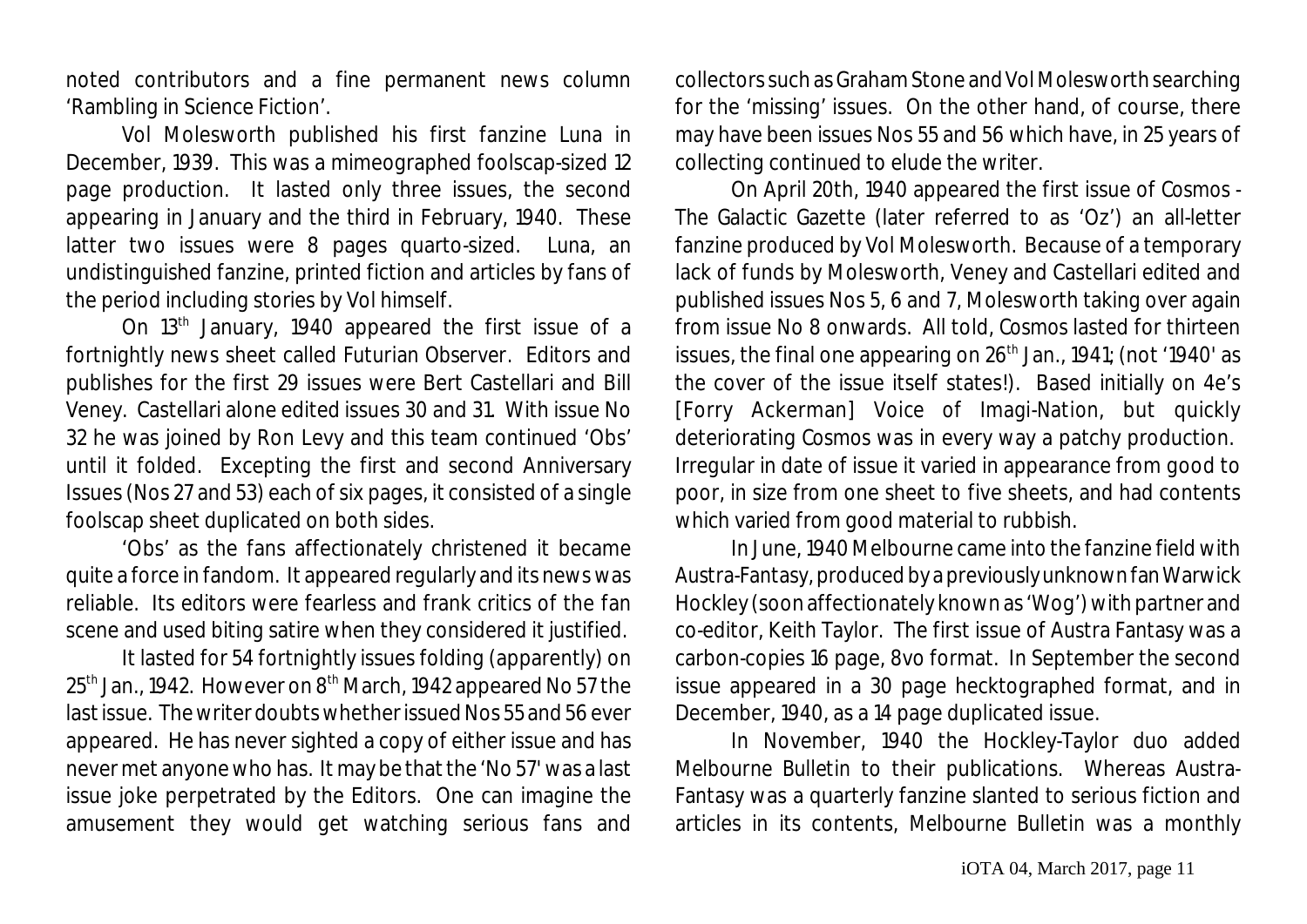newssheet- all sorts type 'zine. Both fanzines leaned heavily on Sydney fans for material. Necessarily so, for Melbourne fandom, later to become the strongest in Australia, was then in its infancy, Hockley and Taylor being the pioneers.

*Austra-Fantasy* improved from issue to issue appearing finally as a mimeographed multi-color inks and paper fanzine extremely attractive in appearance, bright and breezy in content and with fine illustrations.

*Austra-Fantasy* and *Melbourne Bulletin* were responsible for a decided improvement in the other fanzines as the spirit of competition developed, doing a lot of good for Australian fandom in general. Both fanzines suspended production late in 1941. *MB* folded in August with its 8<sup>th</sup> issue (nine counting a '61 Extra' in April). *Austra-Fantasy* folded with the sixth issue in September.

In August, 1940 in Sydney *Zeus* appeared, produced and jointly edited by K Noel Dwyer, Ralph Smith, Ron Levy, Bill Veney and Bert Castellari. It was quarto-sized, mimeographed and had interesting stories and articles, humor and a roundrobin story.

The influence of *Austra-Fantasy* showed up in *Zeus* which also adopted vari-colored inks and attractive illos, the final issue being 36pp. The consortium of editors quickly fell away and the second issue of Xmas1940 was produced by Bert Castellari and Ron Levy with Roma Castellari as Art Editor.

Issue 3 appeared in February, 1941; Issue No 4 in March, 1941 and finally with Issue No 5 of June-August, 1941 Zeus folded as Bert Castellari joined the Army.

A strange situation developed shortly after the first issue of Zeus had been published. On August 14<sup>th</sup>, K Noel Dwyer resigned from the Futurian Society. He nevertheless, and one would think quite reasonably, still considered himself a fan and wished to continue as a co-editor of *Zeus*. Levy and Castellari would not allow Dwyer to remain on the staff so Dwyer published a second issue of *Zeus* himself. Fans were diverted to find that they had two second issues - the 'official' one from Levy and Castellari and the 'pseudo *Zeus*' from Dwyer. Both were quite good fanzines. After a second issue of the 'pseudo *Zeus*' (Vol 1 No 3) the competing editors came to terms and the pseudo issue folded. Dwyer, however, later alienated fandom by contributing abusive articles to 'Obs' denigrating fandom and fans.

August 1940 also saw the issue of a one-shot by the Russell brothers called *Hermes* and in January 1941 Eric published the one and only issue of *FAA Bulletin* (later succeeded by *Spaceward*). In early 1941 Vol Molesworth finally published his long-promisedletter-fanzine *Telefan*whichproved to be also a one-shot! This was quarto-sized, four pages mimeographed.

In April, 1941, Tasmania entered the field when a quartet of Hobart fans - Don Tuck, Bob Geappen, John Symonds and Lindsay Johnson-produced *Profan* a quarto-sized fanzine which lasted for three issues, folding in September, 1941. Issue No 3 was produced and edited by Don Tuck and Bob Geappen only.

Don Tuck was the predominant member of the quartet and in later years became Australia's only 'Hugo' winner - a well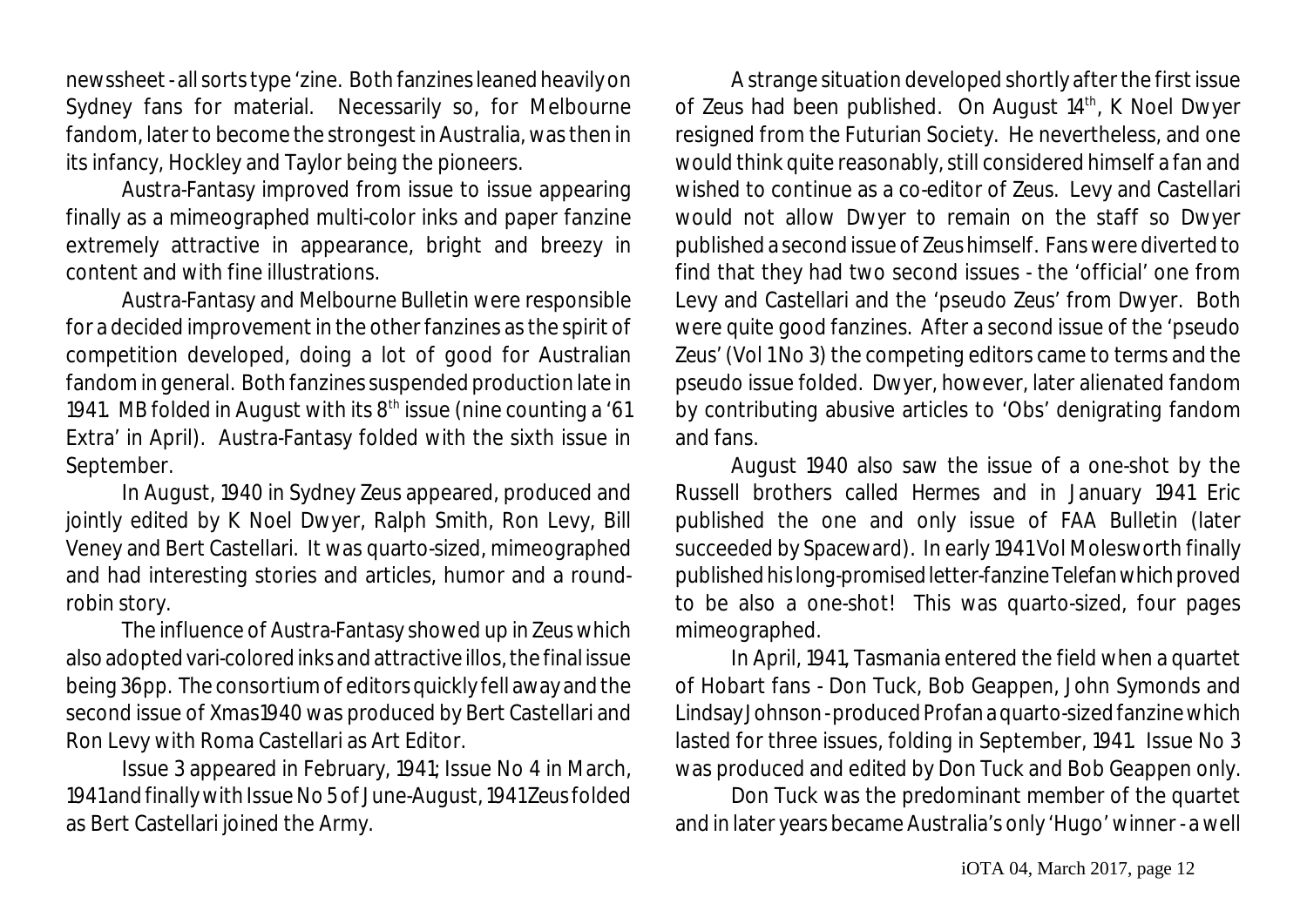deserved award for his magnificent *Handbook of Science Fiction and Fantasy* now soon to be replaced by Don's labor or love over many years *The Encyclopedia of Science Fiction* the production of which will undoubtedly be a landmark in the history of sf publishing and of Advent Publishers, who will produce it.

In May, 1941, the Futurian Society of Sydney with Eric Russell as editor, published a one-shot called *Future* a 12 page, semi-quarto mimeographed issue. May, 1941, also saw the first issue of *Spaceward* subtitled 'Official Organ of the Futurian Federation of Australia' edited by Vol Molesworth - the best produced and neatest of Vol's fanzines. This was of four pages quarto-sized sheets, green ink on yellow sheets with a neatly printed title but no illos. The second and last issue, of August, 1941, comprised eight pages with several illos and several colored inks and papers.

In August, 1941 another fine news fanzine appeared. This was *Science and Fantasy Fan Reporter*, semi-quarto in size mimeographed in blue ink on blue paper and published weekly by Colin Roden, Eric Russell and Graham Stone. This fine little publication appeared with absolute regularity every week and as a matter of policy took no part in any of the feuds or quarrels that rocked Sydney fandom at that time. It folded with its 34<sup>th</sup> issue dated  $31<sup>st</sup>$  March, 1942.

In July 1942*FuturianSpotlight* appeared edited by Graham Stone and Vol Molesworth, It was modeled on 'Obs' but survived only four issues. The influence of Graham Stone, always a stickler for neatness and good appearance was quite evident in *Spotlight*. The sheet had a printed heading and the text was neatly typed and attractively set out. It folded in September, 1942.

The last of the war-time fanmags was *Bulletin of the Futurian Federation of Australia* edited by Colin Roden. This was a quarto sized four page sheet for Issue No 1 of September 1 $^{\rm st}$ , 1942 and a single sheet for Issue No 2 (the last) of September,  $22<sup>nd</sup>$ . This last issue coincided with the virtual disbandment of the FFA only a fewinactive members other than Eric Russell and Colin Roden remained in it, Roden staying only to finish his outstanding duties as Editor of the *Bulletin*.

Most of the former members of the FFA had combined to form a new club 'The Southern Cross Futurian Association'.

Because of the war, paper was now extremely scarce and the fans found that to publish a fanzine they had to have paper. That necessitated a permit from the Division of Import Procurement. One by one the fans requested a permit and one by one they were refused. So ended the first exciting period of fanzine publishing activity in Australia!

### 1946 - The State of Australian Fandom

It seems appropriate to follow Ron Graham's article with an item about what happened next. This comes from an undated and unnumbered issue of *Ugh!* published by Bill Veney, but it is likely to have been produced in 1946 or early 1947. Vol Molesworth's history tells us that the Futurian Society of Sydney was revived in August 1947, Veney would have been aware of that event and there is no mention of it in this fanzine.

This is a very poorly reproduced fanzine that gives the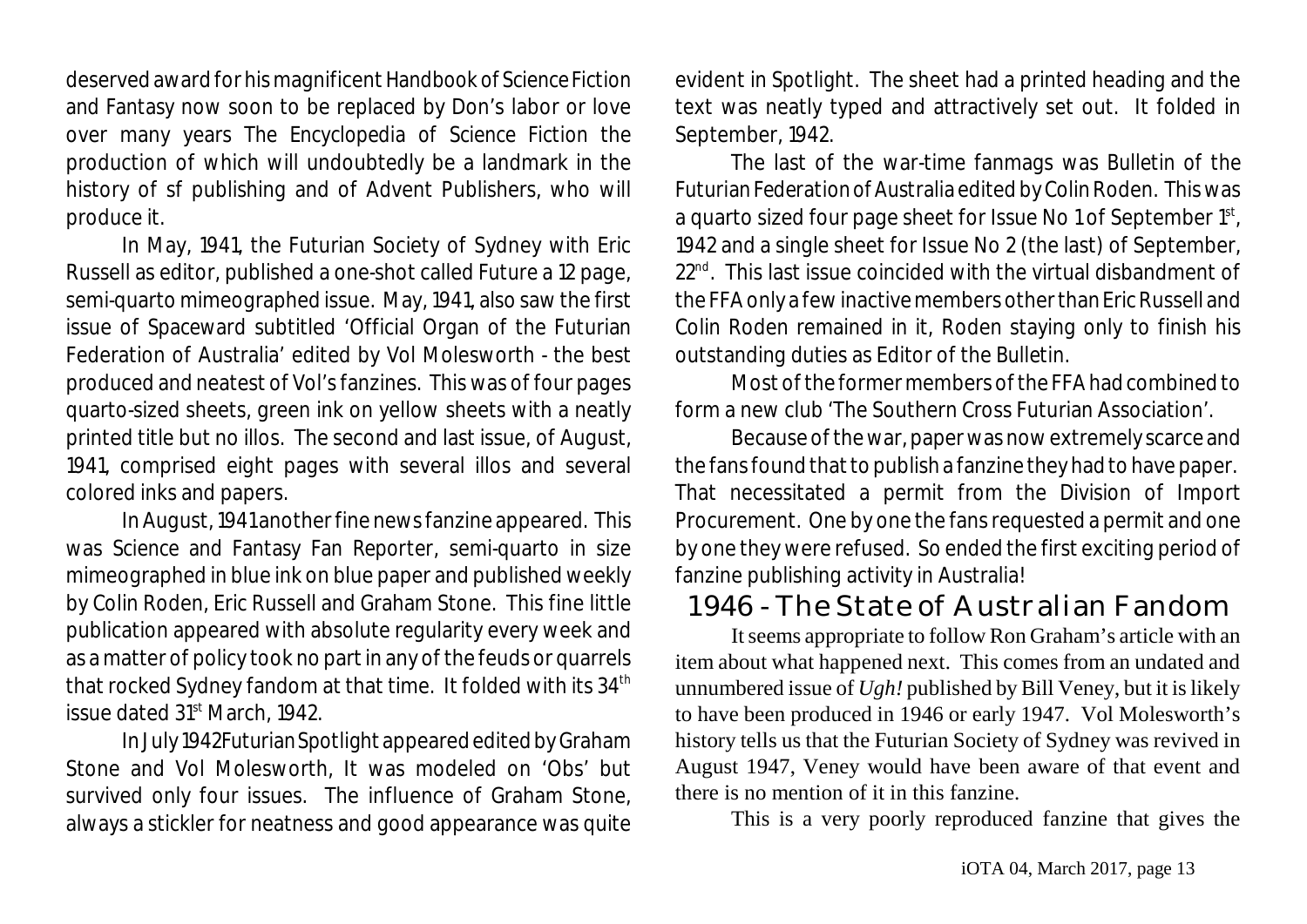feeling of having been dashed off very quickly. Although Veney mentions other things that might be in this issue I have reprinted everything in it, a mere three pages. After this Bill Veney published three numbered issues of *Ugh!*, well written and reproduced with very good material about the state of Australian fandom in the early 1950s. You will no doubt see parts of these issues in future *iOTA*s.

#### **BY WAY OF INTRODUCTION**

No sooner had the last shots of the Pacific War died away in the jungles of Borneo and Burma - and across the island straddled waters of the Japanese Inland Sea - than Australian science fiction enthusiasts started discussing the possibilities of reviving fandom. Which just goes to prove there is no chance of pleasing somepeople. Long dormant typewriters rattled out familiar tunes as fans thumbed through well-worn note books and decided to drop a short line to Joe or Fred.

In the years following the end of World War II, many long and detailed letters passed from state to state, informal gatherings were held in such widely separated places as Sydney, Australia, and Fukuyama, Japan. The receptive soil was tilled, the idea was planted and then everyone sat back and slyly waited to see how the idea would germinate.

The position in Australia was pretty grim indeed. The war had almost destroyed Australian fandom. Professional US magazines were under the general import ban. There wasn't a single club operating in the country. The last fan publication saw the light of day in 1942. Bruce Sawyer, Bert Castellari, Charles La Coste, Don Tuck, Graham Stone and many others were in the forces. Almost every other fan was engaged in essential war work that necessitated abnormal hours and often long periods away from home.

Now, would it be even possible to find the scattered elements of Australian fandom? What would be the reaction to the suggestion that 'something should be done' to rebuild old ties?

One thing was certain. The fans of yester-year were still friends. The Russell home at Edgecliff Rd, Woollahra, was an open house, and strange people, both in and out of uniform, arrived at all hours of the day or night. The first port of call for any interstate fan in Melbourne was to see Wog and Pam Hockley. If any fan met another fan in the swamps of New Guinea or the islands of Torres Straits, they were instantly on the best of terms. On more than one occasion a bunch of exfuturians have been seen rolling out of some Sydney tavern calling on such deities as Smith and Campbell to damn their enemies.

Another fact was also obvious. The balmy days of early fandom were gone for ever. Nobody thought of reviving the hectic round of activities that characterized 1940-1941-1942. If Steve issued a magazine, well, the mob would support it; but Steve didn't seem too keen on using his spare time for the benefit of the mob. So it was with Alex and Dick and Frank. Violent busts of energy would have to come from a new and younger generation.

*UGH* must NOT be regarded as the efforts of one fan or a group of fans to start the ball rolling. It was the result of the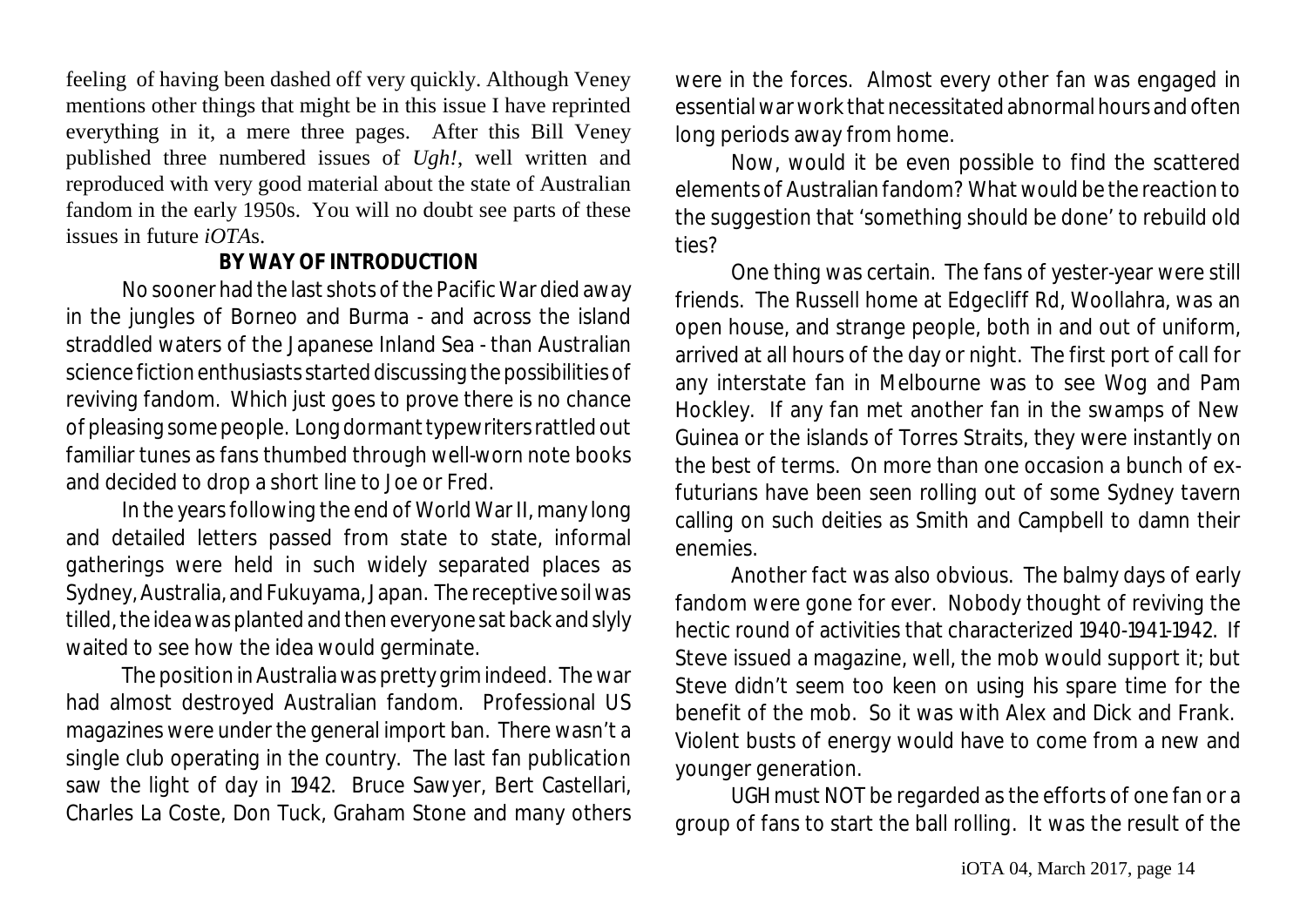seasonal monsoon that confines even the best of us to the shelter of house and home. The editor had a grudge against the world and took it out on fandom.

*UGH*must not be regarded as a regular publication. There is considerable doubt if there will be a second issue. (There is even some doubt if there will be a first issue.) The material for this worthy publication has been scrounged from odd places half way round the world. It will be printed on a broken down flat bed that guarantees to ruin the sight of even non-readers. It will be full of errors, mistakes, distortions, under statements and even out-right lies.

Finally, the letters that fill most of this issue consist of extracts from letters receivedoverthe last six or seven months. No permission has been asked to print these extracts so the very least reaction will be a full size feud. As a cynic once remarked over a flagon of ale: 'The revival of Australian fandom will mean the beginning of World War II½'. Right-oh, chaps, take it away. It's all yours!

\* \* \*

VOL MOLESWORTH, now living at 6 Balfour Rd, Kensingon, NSW is the only ex-Futurian to come out solidly on the side of fan organization. This letter, incidently, was sent originally to Eric Russell and by a round about way finally reached this office.

I am writing to you to find out whether enough interest in what we loosely termed science fiction has survived the war. If so, I have been wondering whether the time is ripe to contact all former 'known' enthusiasts, ascertain the strength of Australian fandom and then endeavor to contact England and America.

Before the war, most of the self-styled 'fans' were youths who derived their interest in Futurianism from the American promags. Our finances were smaller and it was often a hardship to produce good fanzines.

Now, I think, we have matured (at least we are several years older) and in many cases our interests have been elevated to books rather than magazines and to less antagonistic and more creative discussion and thought processes.

We have seen many of our dreams come to concrete reality. We have seen the atom bomb, jet propulsion, V-2 rockets, radar, attempts to contact the moon, vast improvements in television, undersea exploration, and the Russian experiments with reviving the dead. The list could go on to include the vast improvements in social services, the development of new drugs, new materials, plastics, etc.

It seems to me a pity that the group of young people who considered these things possible (and inevitable) when the majority of non-fans considered them Speed Gordon nonsense, should not at least have some medium for expressing their ideas now.

The war killed fan activities and perhaps it did us a service. I am hoping that now we shall forget the conflict of personalities (which is natural in formative years) and attempt to rebuild, not a replica of the previous bickering fandom, but a new organization by which those interested in things futuristic and fantastic can exchange ideas.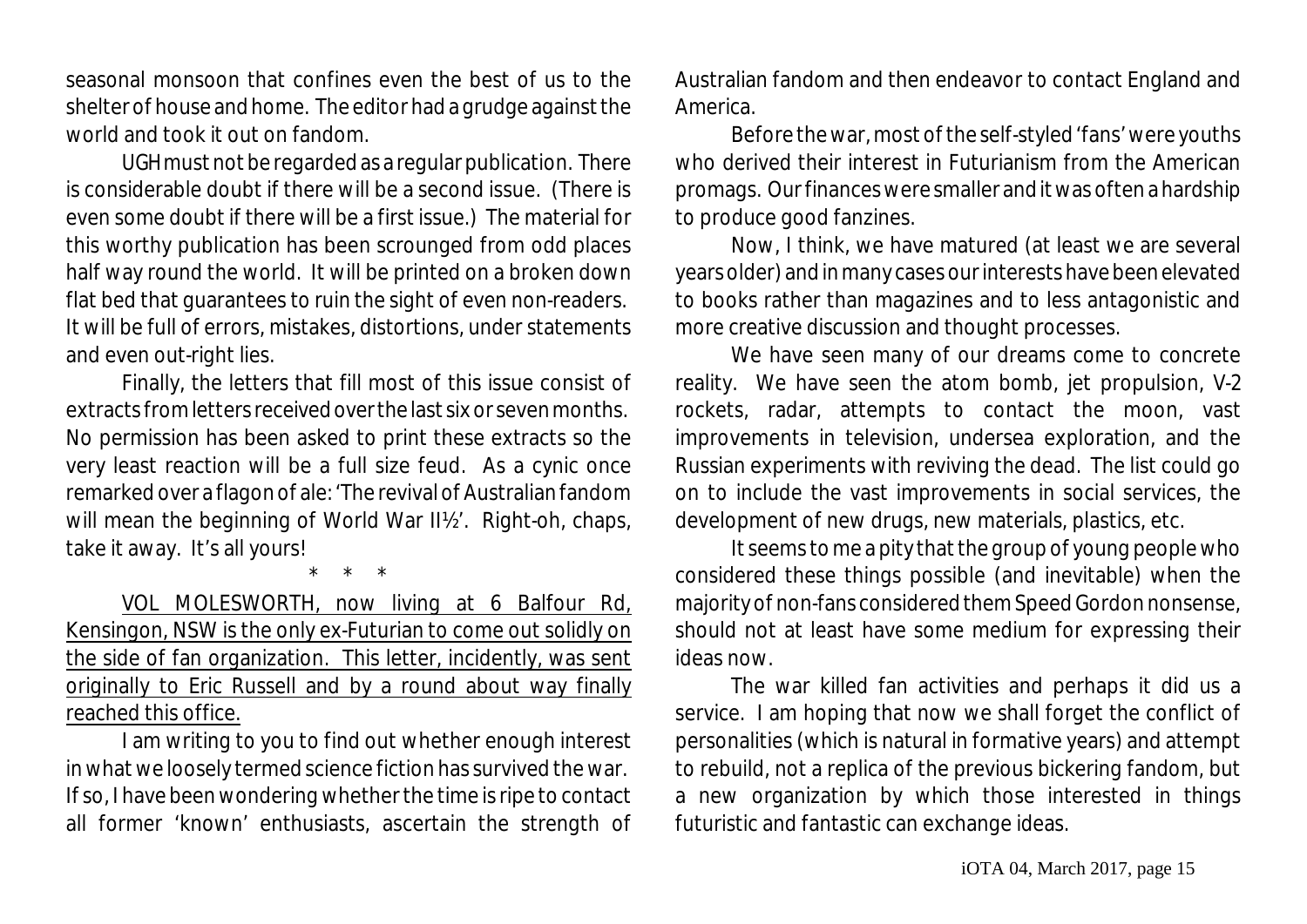My aim is, if possible, to reform the Futurian Society of Sydney on a more adult basis, independent but not necessarily oblivious to American professional magazines. I think we have got passed the purely fan stage and reached a level where the club could (and should) be a meeting place for the discussion of futuristic and fantastic ideas in relation to publications, films, plays showing in Australia, etc.

One or two (better) fanzines would provide amedium for interstate fans and an exchange could be effected with magazines being revived now in America and England.

Your old friendly enemy,

VOL MOLESWORTH.

# Your Say

Gary Mason began:

I could spend the rest of the week commenting on the two most recent issues of iOTA, so resplendent were both of them with rich comment hooks. But that way lies madness!

Don't let me stop you!

Let me say, however, that I don't think it is necessary to be absolutely silent about that which has not been properly recorded — just to make it clear that whatever is said is the result of a combination of hazy memories and clever deduction. Frankly, a lot of what was recorded in fanzines should attract the same disclaimer!

I can assure you that I have no intention of letting a lack of full documentation stop me from using what the professionals call my 'historical imagination'. I didn't spend a year and a half at ANU studying the byways of the upheavals in England in the  $17<sup>th</sup>$ 

Century for nothing. It taught me how to wring the maximum amount of history out of the minimum amount of evidence and I intend to put that skill to full use in this project where the fans of the time did not make a full record. (This reminded me of the trawling I did in the 'Thomason Tracts' which were, in the 1980s, available on microfilm. Oh, my poor eyes!)

In the case of the implosion of early Sydney fandom, I did encounter a few of the survivors in my early days in fandom, and I have little doubt that the implosion was caused by massive personality clashes — which also threatened at times to undo Sydney fandom in the late 1960s. Those people were of course 20 years older by the time I met them, and more mature and calmer, but there were some very dogmatic personalities who would brook no disagreement from anyone about anything. I think particularly of Graham Stone and Pat Terry (although just what Pat's history was always seemed a little murky, since the earlier fanzines don't seem to mention him). I guess I tended towards the strong expression of strong views back in those days too — and so, on occasion, did you! — but I managed not to have any falling out with them because, being a comics fan, I was beneath their contempt anyway! I suspect Vol Molesworth might also have been what we might call a Difficult Person — he died before I came along, but I met his widow Laura several times, and while she was perfectly charming, she also seemed distant and reserved.

Everything I've read so far tends to suggest that Sydney fans in the 1950s were prone to being crabby with each other. It is tempting to think there might be some underlying reason for this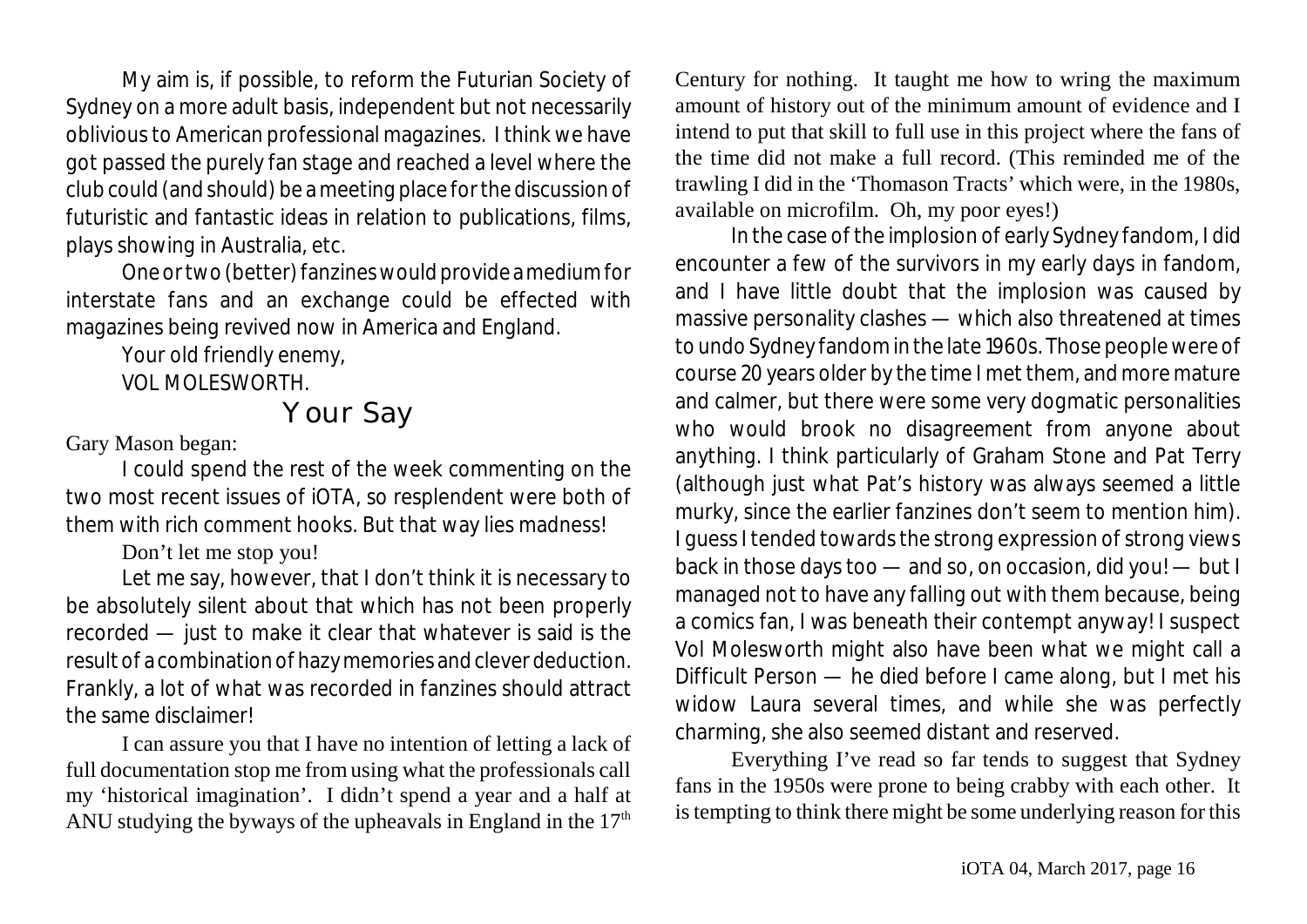which would make a good historical argument (like, something in the Sydney water supply) but the difficulties that Sydney fans had might simply have been nothing more than people rubbing each other the wrong way. If that is so, then we are lucky that most of the early Melbourne fans got along well with each other so that we have the fandom that still exists today, even if some of its members are now showing significant signs of wear and tear.

We also heard from: Keir Reeves and Bob  $&$  Margaret Reip.

### Fanzine Review

*Operation Fantast*, Vol 1 (New Series) No 12, Spring-Summer 1952; Capt K F Slater, 13 Gp, RPC, BAOR, 26, c/o GPO, England; available only by subscription, 6/3 in Australia which includes four issues, membership in Operation Fantast and any Newsletters issued in the subscription period.

*Operation Fantast* was not, as you can tell from the address. an Australian fanzine. However, it is worth looking at here because of the significant influence it had on Australian fandom. For many Australian fans Operation Fantast was the best way in which they could get their hands on overseas science fiction and, through Roger Dard in Perth, the Australian agent, some Australian fans first came into contact with each other.

It is my impression (and I hope to be set right on this by those in the know) that this fanzine was only part of the overall Operation Fantast offering which included lists of books and magazines that Slater sold. In earlier issues, Vol 1 No 2 of September 1949 for example, there are lists under the heading 'Operation Fantast Offerings', and exhortations to use the Order Form. They later disappeared from the fanzine itself but I assume lists and order forms were sent out separately in packages that included this fanzine and others in this series.

I've chosen this issue of Operation Fantast because it has a Roger Dard article in it, but it is fairly representative of most issues of this fanzine. There is a bit of fiction, lots of pretty good book reviews, a few ads, Roger's article about horror in comics

and an article by Mack Reynolds about how to make your first sale, lifted, incidentally, from a Bob Silverberg fanzine. The whole thing runs for 24 pages of good quality l i thographed printing. The illos are well above the standard of Australian artwork for this period, probably because of the printing used but probably also because of the larger talent pool in Britain at that time.

The section



One of the charges most often made against comic book science<br>juvenile signs, is that it has never progressed very far from the<br>investigation and fantasy is that it has never progressed very far from the<br>mosters. To a grea One of the charges most often made against comic book 100 Donald A. Wollhelm once each: "We have always felt that some-<br>thing has been lost in the transition of science fiction from its<br>pioneer phase to its modern streamlined form. Just what that some-<br>thing is is hard to def AZTAPA.

By-passing such obvious examples as werewolves and zombies. it is By passing such obvious examples as were<br>revolves and zoundles, it is interesting to study the type of monstroating<br>to be found in the Dooks. In ASTONISHING (December 1951) in the story out of the Darkness", the descendant

Somewhat similar to this is the story "The Sewer Monsters" in WITCHES TALES (July 1951). Set in medieaval France, it tells of political fugitives who take refuge in the Faris several one later, their descriptions of the Ca later, their descendants have become completely un-human: "Their skin predictors of the dampes caused an imperfection in speech, and their experiments of growth on the descendant properties of a function of the severe dete in atmosphere.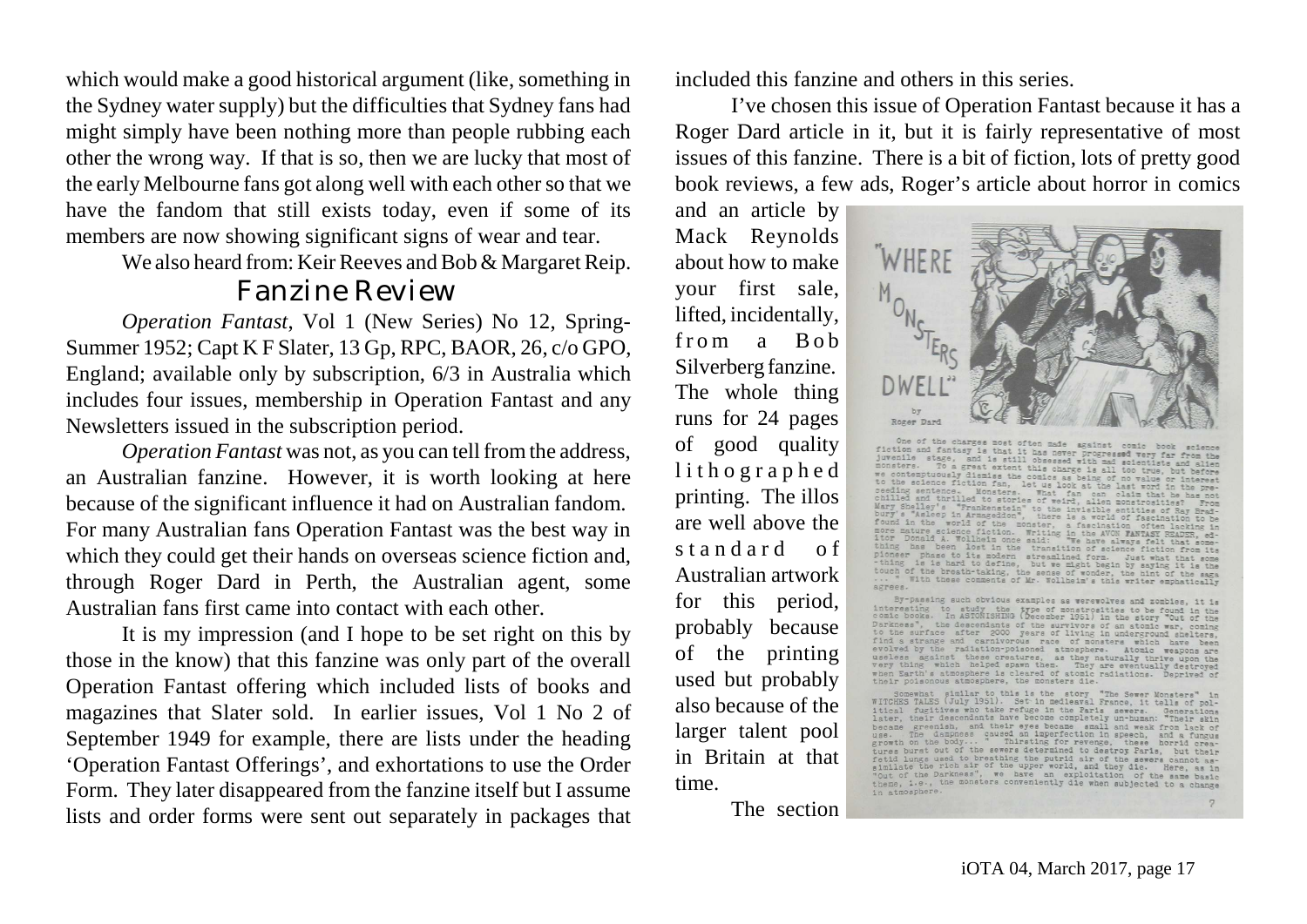to look out for in all issuesis Slater's 'General Chunterings' which runs for two tightly packed pages of print in this issue. It seems to be a collection of all the news that he had received since the previous issue and often there is news particularly relevant to Australian fans. In this issue, for example:

ROGER IN BLUNDERLAND... Aussie rep Roger Dard has had more trouble with the Customs, and lost no less than 62 mags and pbs seized and destroyed ... but the joke (not in Rog's view) that under the heading of 'prohibited imports' on the list sent him was - Lewis Carroll: ALICE IN WONDERLAND!! ... when he recovers, Rog will continue his present programme, which includes getting married ... congrats, Rog ... another fan from 'down under', Miss Laurel Ryde, is visiting UK in '53, and will study the British fan in its wild state at some of it's more noted assembly points ...Don Tuck, residing in Australia for some long time, has now returned to Tasmanian and so 'Tuck of Tasmania, Tasmania's No.1 Fan' is once again his correct title ...

This fanzine is part of the business of promoting science fiction after World War II and fits nicely into the pattern of development of science fiction in post-war Britain. It is designed to meet the needs of fans and the quality of the writing is sufficiently high so that it will not offend the general reader dipping into this science fiction stuff. It also fell on rich soil in Australia where the embargo on important American magazines forced local readers and fans to turn to Britain. In 'I Remember AFPA' Lee Harding writes vividly of receiving his first Operation Fantast package, even though the quality of his purchases was limited by what he could afford at the time. If I were of his age in

the eary 1950s I too would have looked upon this as the door to an Aladdin's Cave.

I don't know that I would really want to kick the time machine into gear to go back to get thisissue of *Operation Fantast* but I'd be very keen to pick up some of the items listed for offer in it. The bookplates advertised on page 6 looks pretty good (are you reading this Grant Stone?), the Jeeves set of ten fantasy cards for 2/6 advertised on page 9 look attractive while the books on the Dells advertisement on page 11 would have me in the machine and on the way: Van Vogt's *The Weapon Makers* and *The Weapon Shops of Isher* for 15/3 each. Wilson Tucker's *The City in the Sea* for 13/9, Heinlein's *The Puppet Masters* for 15/3 and on it goes. Then there's the magazines; 12 issues of *Astounding* for 36/-. 12 issues of *Thrilling Wonder Stories* for 29/- and *Weird Tales* for 25/6. This was a golden age in stf and this would be your chance to get some of it first hand, and in mint condition too..

## The Long and Winding Road to Aussiecon

The idea that Australian fandom might bid for and hold a World SF Convention came into our collective heads in the late 1960s and had become a serious consideration by 1970. The work that went into the bid and then holding the convention will become something of an obsession in coming issues of *iOTA*, but we're starting with something fairly obscure which might only make sense to the 17 fans in the Sevagram who truly understand the mystery that is the WorldCon constitution and its evolution.

This contribution comes from Gary Mason (who is a lawyer and thus might have been one of those 17 fans), who writes:

I just came across the handout we (the Australia in 75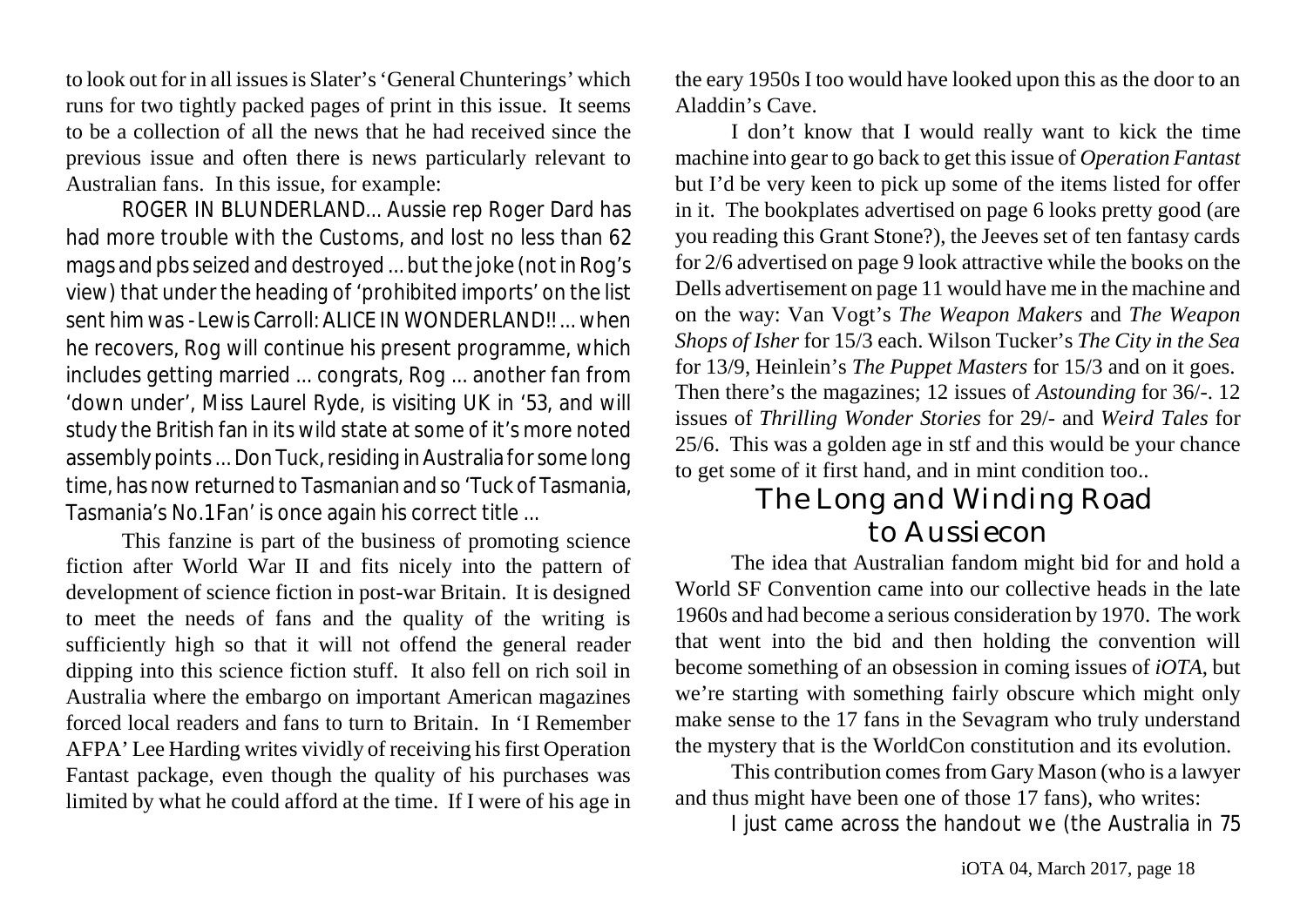Committee) did for Heicon in 1970. We were initially thinking about heading it "Hei Jack" rather than "Hei there", since we were expressing concern about a hijack of the Worldcon rules, but I seem to recall we decided against that because some copies might be passed around on a plane, and at that time there was a bit of paranoia in the world about aeroplane hijacks. How things change!

I think the handout was done at the Sydney end the text is clearly typed by me, and suspect it was composed by me. I seem to r e m e m b e r running it off with Peter [Darling] on the Roneo that was parked in the Darling family's b a s e m e n t garage.



#### FOR THE INFORMATION OF ATTENDEES AT THE HEICON '70 BUSINESS SESSION ...

At St Louis last year the Rules of the World Science Fiction Society were modified in several ways. A new section (3.01) was written in which makes major changes as follows:

(1) The conventions previously known as Worldcons shall now be styled MASFICS ("North American Science Fiction Conventions"). The HEICOM is thus the last "Worldcon" (as these have been understood to date) to be held outside North America.

(2) An entiroly new convention is to be set up, and this will be called the "Worldcon" (maybe). The report to the St Louis convention recommended the setting up of a committee at that convention to decide upon the mechanism for this now convention, but this was not done. This being the ease, it may be presumed that at least some attempt will be nade in this direction at the HEICON. Proferably, of course, the whole matter will be cleared up here, but that will only be finally possible if this Business Session is propored to work hard, and if it is thoroughly representative.

(3) This now convention will award the Hugos when it is hold in an English-specking country. The NASFIC will award the Hugos when the "Worldcon" is hold in a non-English-speaking country.

#### It should be noted that:

(1) No rotation plan has been established for this new convention-in particular, that a "two-year" plan is not in operation. If any plan on be said to exist, it must be the plan under which the old Worldcons were held (namely, a five-year plan with options for variation).

(2) The rules regarding the award of the Euges is entirely separate from the rules which establish the new Worldcon and the NASFIC.

- Me in Australia are concerned about some aspects of this situation. In the first place, we feel that this new convention may be rushed through without sufficient thought having been given to the consequences. In the sceend place, we suspect that the arrangements with regard to the award of the Hugos may easily become extremely complicated. In the third place, we are not at all sure that the whole thing is necessary.
- The consequences are that the new convention, competing with a NASFiC, cannot expect to get the same sort of support from North American science fiction readers as have overseas Morldcons in the past. In the ovent that the now convention is held in a non-English-speaking country it will not (as the rules now stand) have the prestige of awarding the Hugos. To such a country, then, this new convention is a stab in the dark. If the Hugos are awarded sometimes at a MASFIC and semetimes at the new Worldcon, it is fairly obvious that the confusion will soon lead to a loss of prestige for the Hugos and possibly the setting up of rival awards.

There has never yet been a non-Worth American country which has been prevented from holding a Worldcon more or loss when it wanted to under the old Worldcon rules and rotation plan. In Australia, we believe that until such a situation arisos, changes of the type some fans envisage may be disastrous. Therefore, we suggest that, for the time being at least, the holding of Worldoons outside North America nore often than once in five years is not really necessary--- and that the HEICON Business Session should therefore return to the pre-1969 rules.

Published as a public service to world fandom by The Australia in '75 Committee, P.O. Box A215, Sydney South, Now South Wales 2000, Australia.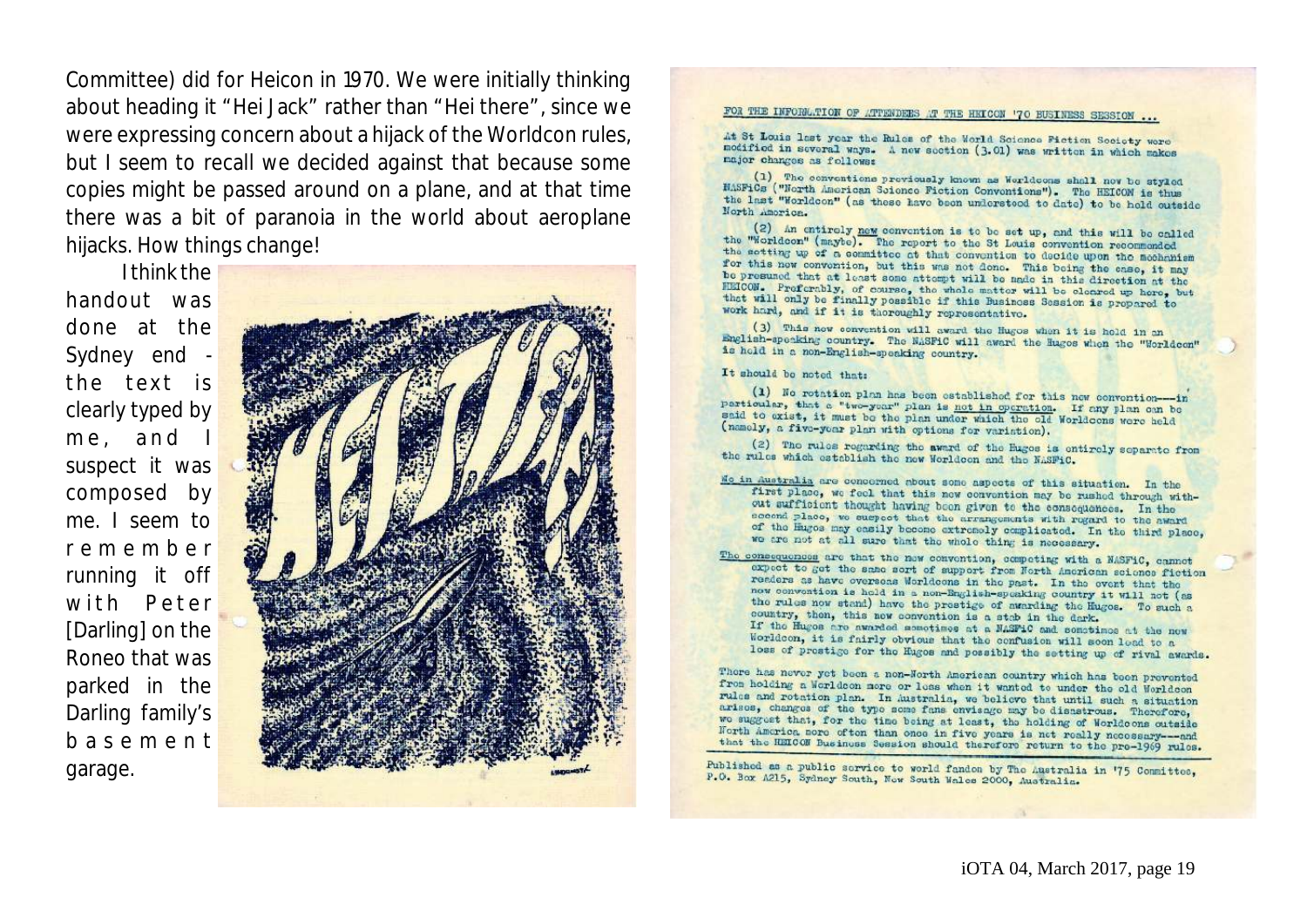# 1973 - A LONG WEEKEND WITH SYDNEY FANS

And now that we need something to steady and clear our brains ...

I sometimes wonder if the Sydney Futurians of old knew how to relax and have fun. I suspect that they did, but they didn't let it intrude into their fanzines so we have no record of it. Sydney fandom had changed by the 1970s and many of the fanzines they produced conveyed a spirit of fannish camaraderie that fans around the world would find familiar. In this article, published in *Canberra's Nini Hii?* 8 in March 1973, John Snowden recalls a long weekend spent in the company of fannish friends. I've done a bit of light editing to reduce this article in length so it will fit in iOTA but all the best bits remain.

As an aside, Kevin Dillon, mentioned here a few times, was probably the only fan who had been a card carrying member of the Futurian Society of Sydney in its heyday. Ron Clarke was also a card carrying Futurian, but he was a late comer.

### **1973 - A REPORT ON**

**THE AUSTRALIA DAY WEEKEND SYDNEY MINICON** Subtitled 'How to annoy people by telling others what went on'

On Saturday 28<sup>th</sup> January, I met Blair Ramage at Central Station at 10am. (Blair and I usually meet on Saturday morning. We give the local second hand book shops a going over for cheap sf paperbacks and comicswhich might hold my interest.) True to form we headed off to the bookshops.

There was nothing there to interest me (although Blair

might have considered buying a fewpaperbacks) so we headed back towards Central with the intention of awaiting the arrival of some other fannish personality. Sure enough we saw Mimeomaster (Secret Assassin of fannish fanzines; also known as Eric Lindsay) walking towards us across the road. Eric had just arrived and of course wanted to look around the local bookshops as well as having lunch. We decided to troop around the bookshops again.

Magic! The Lindsay presence had caused several large piles of comics to appear in McKeogh's book (and porno) exchange. After industriously buying up about fifty comics I was interested in, we had a look at the uninteresting range of sf they had. I don't remember anybody buying anything. While Eric was looking a sf, Blair and I amused ourselves by laughing at the prono book titles. (Titles such as *Bared Birds*, *Lesbian Mirror Erotica*, *Bound to Satisfy* - naked mail tied up with two naked females - 'Simulating expose of lustful vengeance', said the blurb.

After a giggle or two someone suggested that we try the local greasy spoon, better known as the 'People's Palace'. However we wound up going where all the big spenders go - Coles Cafeteria! After lunch we hired a cab and headed for 128 Hereford Street, Glebe; the site of Glebe Con I.

Arriving at Glebe, our belongings were soon disposed of upstairs. Out came the comics - great piles over the floor and chairs. We settled down to some serious reading. Shayne McCormack looked disgusted and asked whether we still read those 'things'? She went on to say she only bought the 'Star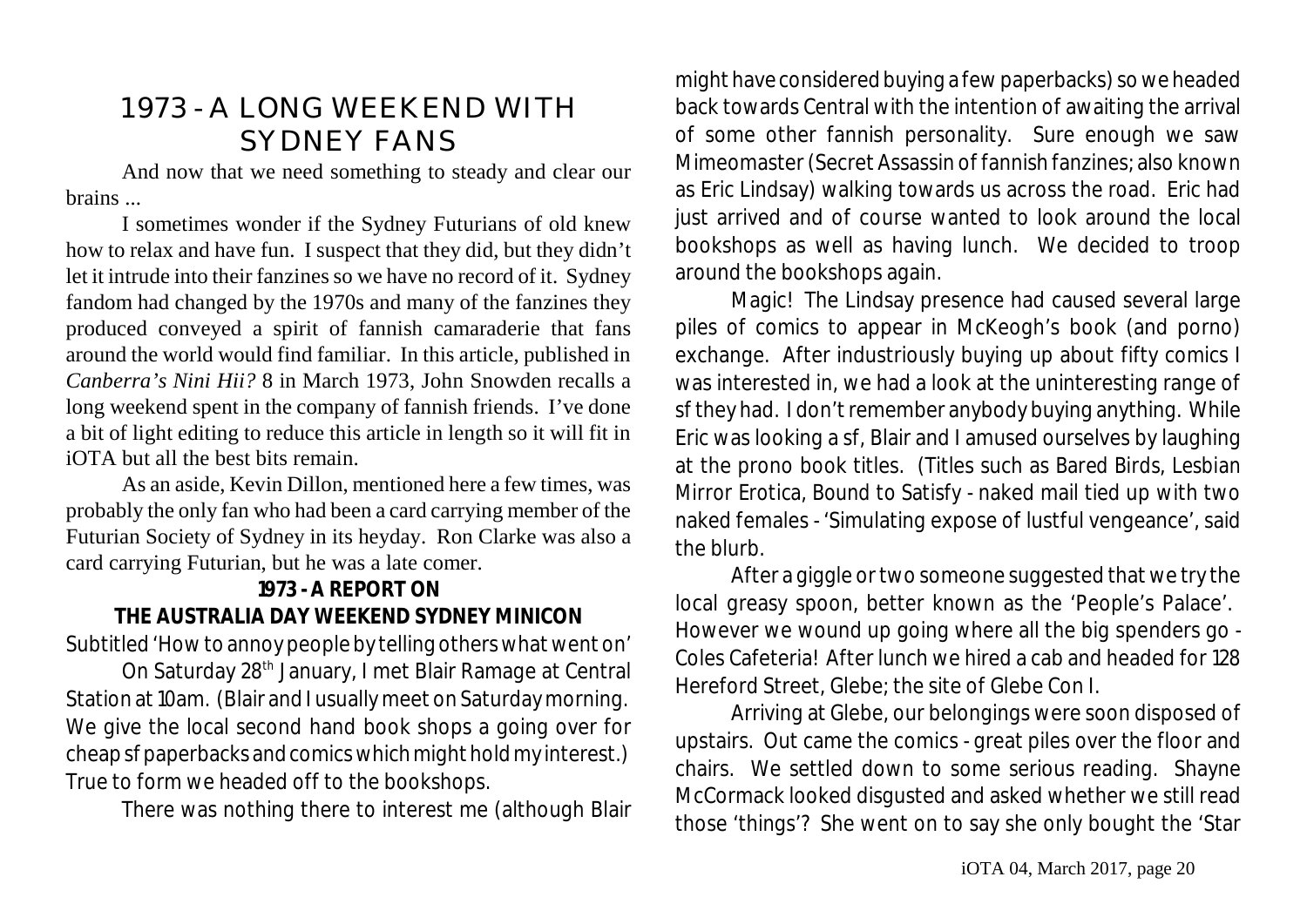Trek' ones. About this time, Kevin Dillon arrived and started looking at some comics. He showed me 'Vandalia West' gun girl drawn by some European artist whose name I can't pronounce. Nice and bloodthirsty. I showed him a No 1 copy of 'Dracula', a big English colour comic book containing a Conan type character as well as a few weird side pieces by Europeans. (It has since become a race between Kevin Dillon, Keith Curtis and myself to see who can get the most copies of this 40¢ magazine).

The program went completely haywire - not in the order it was supposed to. This was good as it gave everybody a chance to talk about things they wanted to discuss. A discussion on professional magazines started the con. It finished at 4pm (the discussion, not the con). The Glebe Tonight Show was scrapped and instead the Austion was held. Rare, valuable and just plain junk, mostly the latter). This would have to be seen to be believed. ... Eric Lindsay was put up for auction, reserve price was 2¢ but it was considered too much. Naughty pictures of Ron Clarke and Sue Smith (not to be shown to people under 18 years old) were said to be for sale, but were not shown to the audience.

During the afternoon, a sketchy start had been made on the Great Australian Science Fiction Novel. There being nothing else to do, I started writing while others lounged about the floors and talked in the kitchen. The plot concerned Eric Mindsay. Into this plot, after careful scheming, I introduced Shameless McCallgirl and her funny friend Victor Desireless. Unfortunately someone saw it and Sue Smith read it to the

assemblage. My Anzapazine was also read out. (It described a typical SSFF [Sydney Science Fiction Foundation] meeting.) For the rest of the night I had to watch out for flying objects hatchets, carving knives and the like.

[Here follows several paragraphs involving sleeping arrangements, sleeping bags, defenseless feet and 'Super Puss']

After this episode, breakfast was served. The rest of the morning was spent in general small talk and discussion of sf films of the 70's. The films discussed were *A Clockwork Orange*, *THX 1138* and *ZPG* (which was so bad that it was sued by the ZPG Committee; at least that's what I heard.)

The rest of the day was spent on discussions and doing nothing by annoying Super Puss and listening to Blair and Shayne argue.

About lunchtime Shayne decided to leave us (for something like three months she is going down to Melbourne). Shayne' departure ended on this manner;

| Shayne              | Goodbye Eric                              |
|---------------------|-------------------------------------------|
| Eric Lindsay        | Goodbye Shayne                            |
| Shayne              | Goodbye Kevin                             |
| Kevin Dillon        | Goodbye Shayne                            |
| Shayne              | Goodbye John                              |
| John Snowden        | Goodbye Shayne                            |
| Shayne              | Er  Blair?                                |
| <b>Blair Ramage</b> | Yes?                                      |
| Shayne              | pokes tongue out and makes razzing sound. |
| <b>Blair</b>        | !!!Xj %?x! (Blair makes a rude gesture).  |

Thus Shayne made her departure. However it turned out